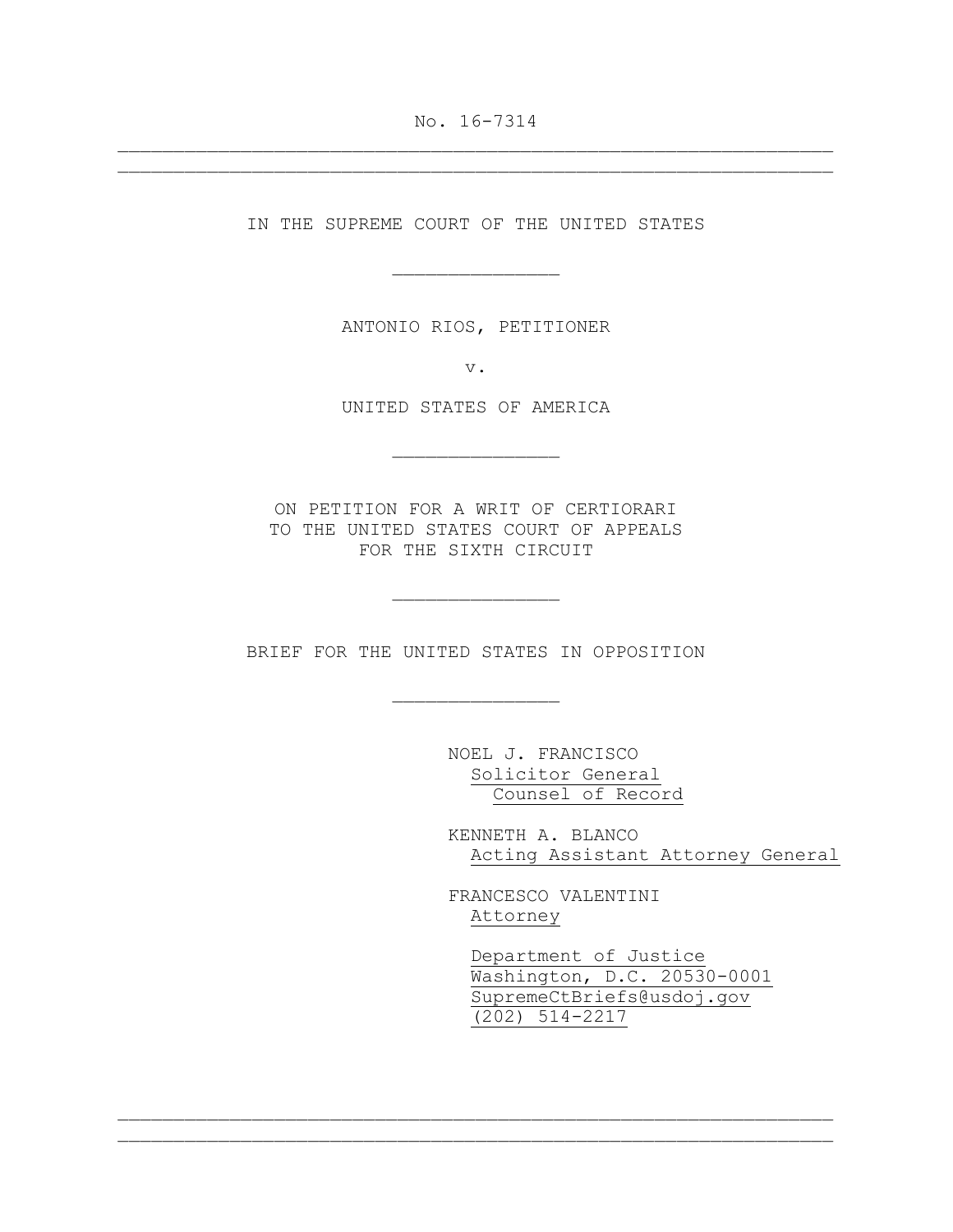# QUESTIONS PRESENTED

1. Whether petitioner's Fourth Amendment rights were violated by law enforcement's warrant-authorized acquisition from petitioner's cellular-service provider of real-time precision location information for petitioner's cell phone during a two-day period when he traveled on public roadways.

2. Whether the district court correctly instructed the jury on the unanimity requirement with respect to conspiracy to engage in a pattern of racketeering activity, in violation of the Racketeer Influenced and Corrupt Organizations Act, 18 U.S.C. 1962(d).

3. Whether the district court correctly instructed the jury on reasonable doubt.

(I)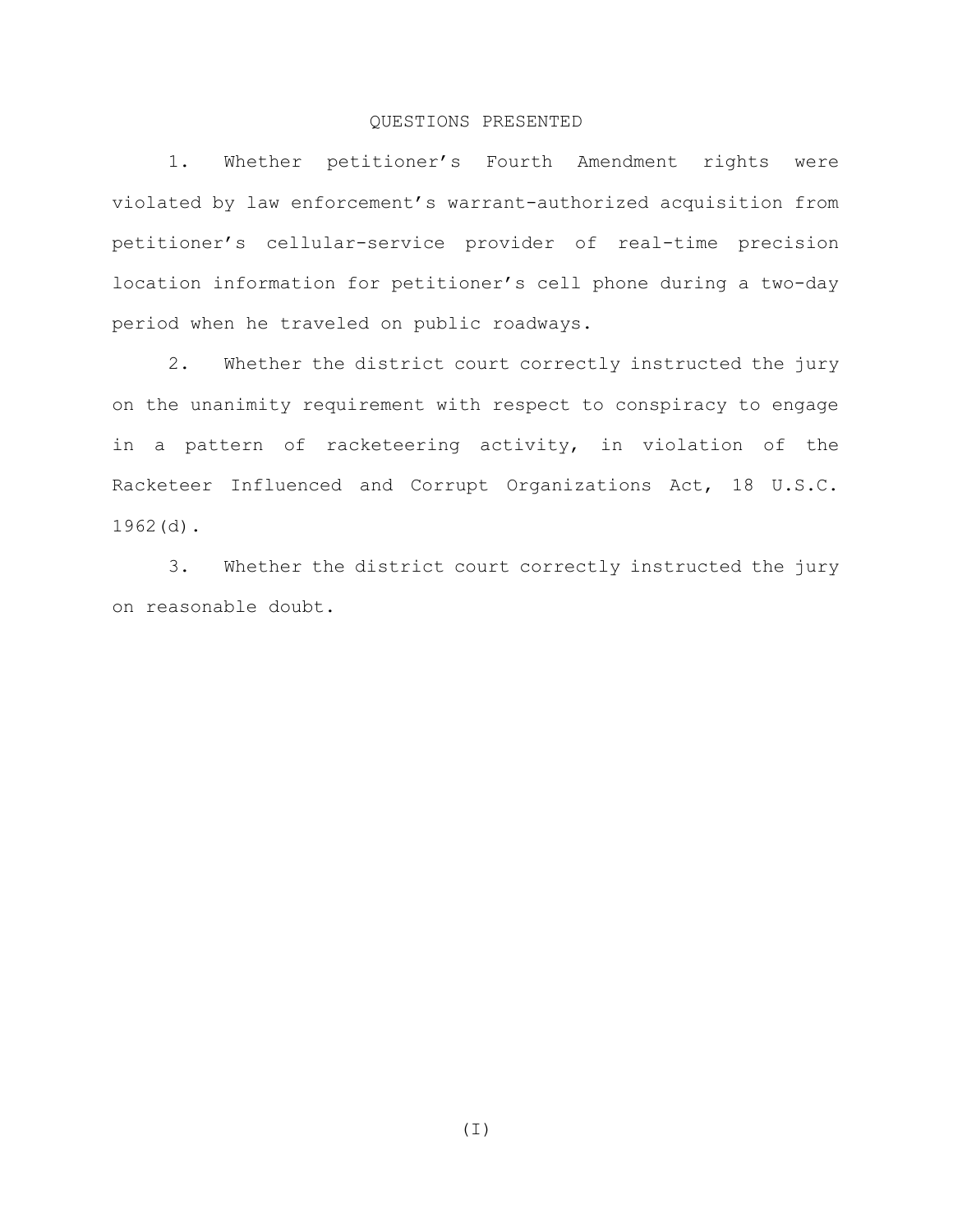IN THE SUPREME COURT OF THE UNITED STATES

 $\overline{\phantom{a}}$  , where  $\overline{\phantom{a}}$  , where  $\overline{\phantom{a}}$ 

No. 16-7314

ANTONIO RIOS, PETITIONER

v.

UNITED STATES OF AMERICA

 $\overline{\phantom{a}}$  , where  $\overline{\phantom{a}}$  , where  $\overline{\phantom{a}}$ 

ON PETITION FOR A WRIT OF CERTIORARI TO THE UNITED STATES COURT OF APPEALS FOR THE SIXTH CIRCUIT

BRIEF FOR THE UNITED STATES IN OPPOSITION

 $\overline{\phantom{a}}$  , where  $\overline{\phantom{a}}$  , where  $\overline{\phantom{a}}$ 

 $\overline{\phantom{a}}$  , where  $\overline{\phantom{a}}$  , where  $\overline{\phantom{a}}$ 

## OPINION BELOW

The opinion of the court of appeals (Pet. App. A1-A48) is reported at 830 F.3d 403.

### JURISDICTION

The judgment of the court of appeals (Pet. App. A49) was entered on July 21, 2016. Petitions for rehearing were denied on September 27, 2016 (Pet. App. A56). The petition for a writ of certiorari was filed on December 21, 2016. The jurisdiction of this Court is invoked under 28 U.S.C. 1254(1).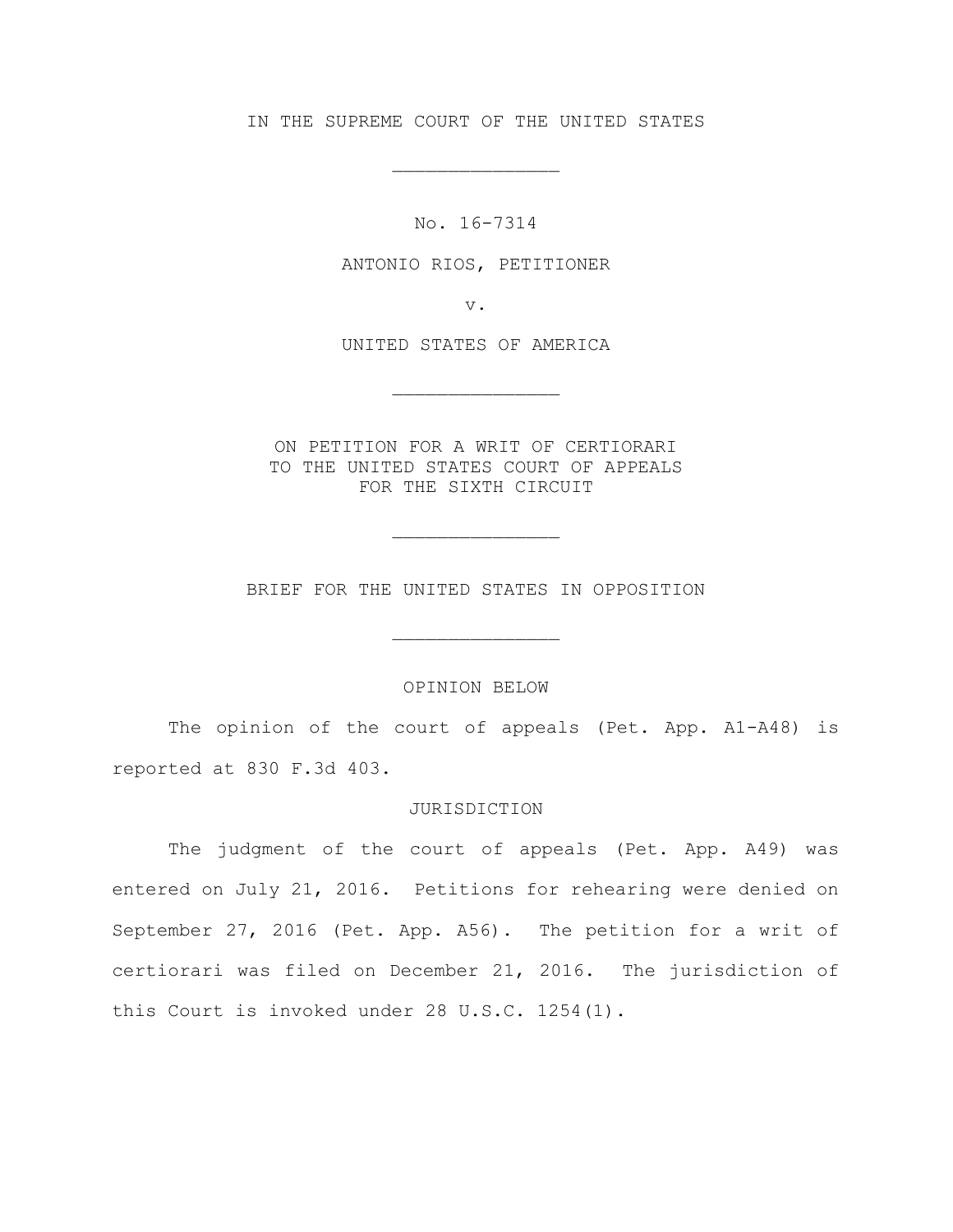#### STATEMENT

Following a jury trial in the United States District Court for the Western District of Michigan, petitioner was convicted of conspiracy to conduct the affairs of an enterprise through a pattern of racketeering activity, in violation of the Racketeer Influenced and Corrupt Organizations Act (RICO), 18 U.S.C. 1962(d) and 1963(a); and conspiracy to possess cocaine with intent to distribute it, in violation of 21 U.S.C. 841 and 846. Pet. App. A50. The district court sentenced petitioner to concurrent terms of 240 months of imprisonment on the RICO-conspiracy count, to be followed by three years of supervised release, and 300 months of imprisonment on the cocaine-conspiracy count, to be followed by five years of supervised release. Id. at A51-A52. The court of appeals affirmed. Id. at A1-A48.

1. a. Petitioner was a member of the Holland, Michigan, chapter of the Almighty Latin King Nation (known as the Latin Kings), a street gang with chapters in several States. See Pet. App. A2, A19; Gov't C.A. Br. 6. The Latin Kings established its Holland chapter (the Holland Latin Kings or HLK) in 1993. Gov't C.A. Br. 7. Over the next 20 years, the HLK added members and turf, using violence to dominate local rival gangs. Ibid. HLK members agreed to physically attack anyone perceived as a threat to another HLK member and to protect fellow members from criminal prosecution by refusing to cooperate with law enforcement,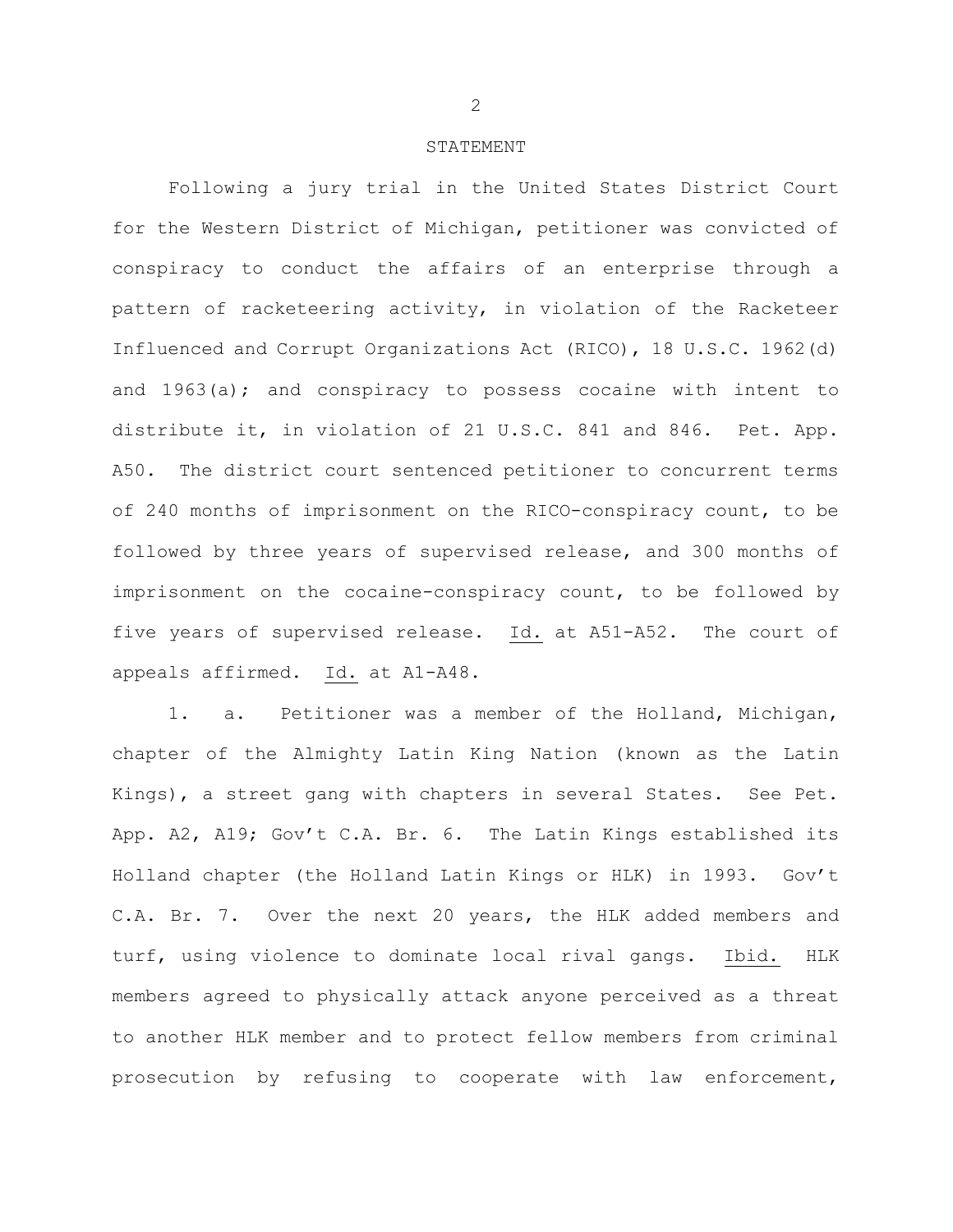threatening witnesses, and providing funds to members who were incarcerated. Id. at 8. HLK members obtained marijuana and powder cocaine from interstate sources, and members were expected to sell the marijuana and cocaine to support themselves and the gang. Ibid.

b. In January 2011, Holland Police Detective Kristopher Haglund learned from a confidential informant, who shared a house with petitioner's girlfriend, that petitioner was a ranking member of the HLK and routinely traveled to Chicago and Detroit to obtain cocaine to distribute in Holland. Pet. App. A25; 1/27/14 Tr. 5- 9. Petitioner often brought along junior gang members or his girlfriend on those trips, so they could take responsibility if law enforcement found the drugs. Gov't C.A. Br. 27; 1/27/14 Tr. 6-8. At least four other individuals confirmed to Detective Haglund that petitioner was affiliated with the Latin Kings, trafficked in cocaine, and possessed firearms. Gov't C.A. Br. 27; 1/27/14 Tr. 9-10.

On January 25, 2011, the informant told Detective Haglund that, according to a conversation he had overheard, petitioner would pick up his girlfriend that evening in a dark Jeep or silver sedan to accompany him on a trip to Chicago to purchase cocaine and bring it back to Holland. Pet. App. A25; 1/27/14 Tr. 9-12. Officers immediately began surveilling the home of petitioner's girlfriend. Pet. App. A25; 1/27/14 Tr. 13-15. When petitioner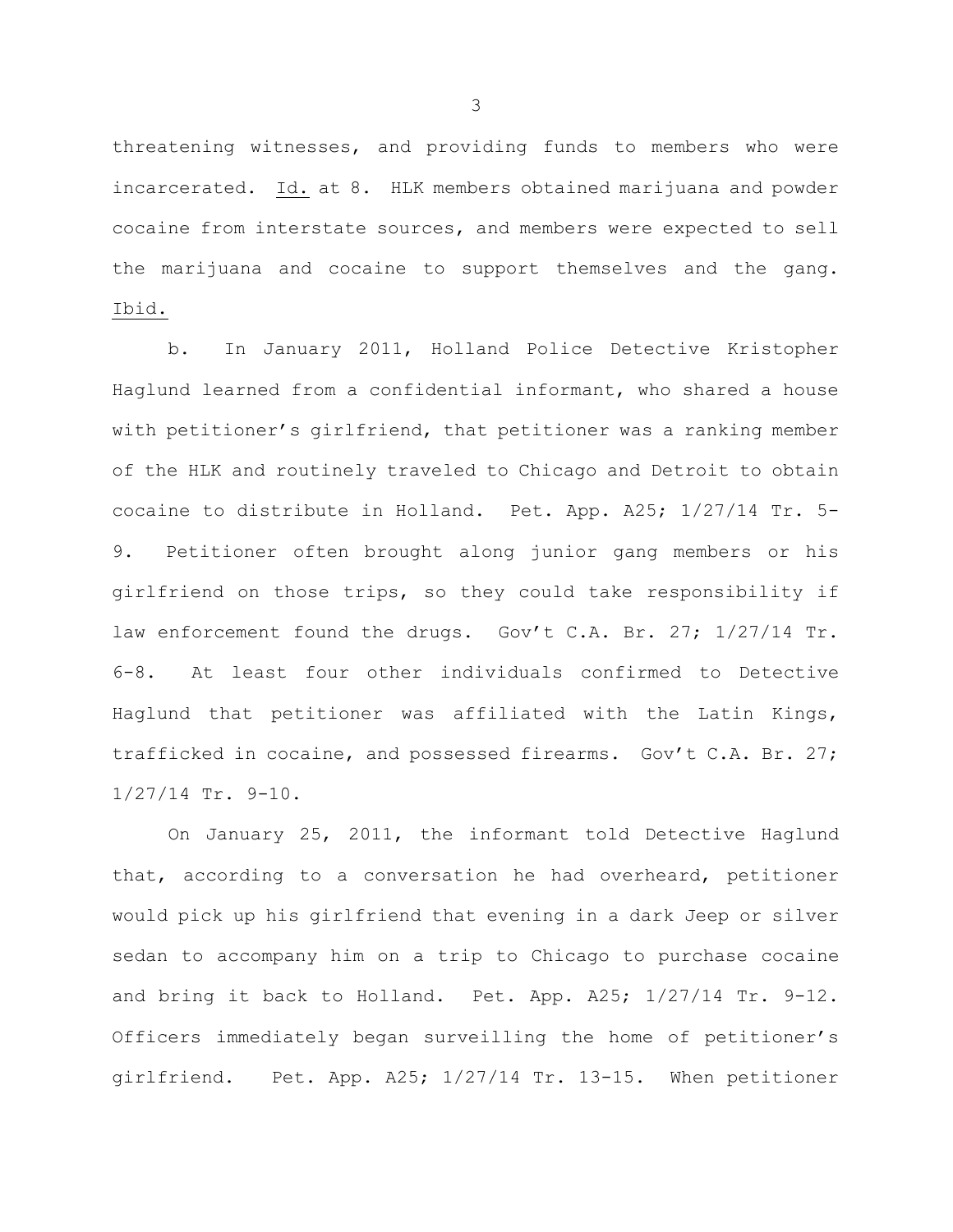arrived and picked up his girlfriend in a dark sport utility vehicle, the officers began following him. Pet. App. A25-A26; 1/27/14 Tr. 13-14. They observed petitioner stop at a gas station and then head toward a highway that leads to Chicago in one direction and Detroit in the other. Gov't C.A. Br. 27; 1/27/14 Tr. 14-16. At that point, the officers suspected that petitioner had spotted them and broke off surveillance. Gov't C.A. Br. 27; 1/27/14 Tr. 14-15.

Having lost track of petitioner, Detective Haglund obtained petitioner's cell phone number from the informant and confirmed it with petitioner's cellular-service provider. Gov't C.A. Br. 27- 28; 1/27/14 Tr. 21. He then applied in state court for a warrant for "all subscriber information and real time precision location information for" petitioner's cell phone "for the next [two] days." D. Ct. Doc. 883-1, at 4 (Jan. 16, 2014) (capitalization omitted). The warrant also sought production of "GPS and[/]or tower information" and "incoming and outgoing calls \* \* \* for the past [two] days." Ibid. (capitalization omitted). In the supporting affidavit, Detective Haglund recounted the information he had learned from the informant. Id. at 2-3. He also stated that the informant had previously provided credible information, including in two instances involving "wanted fugitives out of West Michigan." Id. at 2 (capitalization omitted). The magistrate judge signed the warrant. Id. at 4.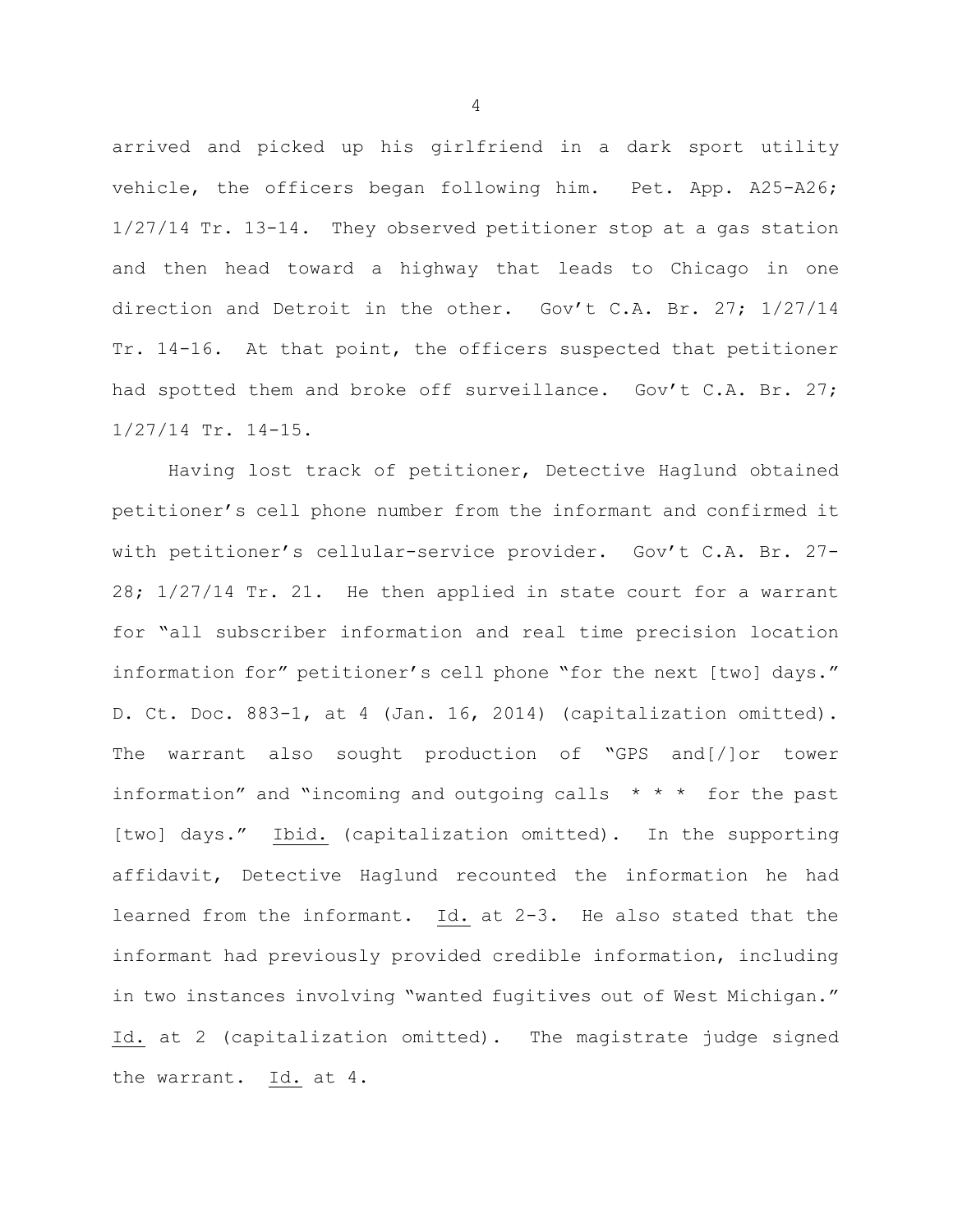When investigators received the "first ping back," they learned that petitioner was in Detroit, not Chicago. Pet. App. A26 (citation omitted); see 1/27/14 Tr. 18-19, 21. They then monitored the phone's location as it began to move back toward Holland the following morning. Pet. App. A26; 1/27/14 Tr. 22. Investigators set up units ready to intercept petitioner along the way and prepared a K-9 unit. Pet. App. A26; 1/27/14 Tr. 23. One of the units stopped petitioner for driving at a speed of 106 miles per hour. Pet. App. A26; 1/27/14 Tr. 23-25; D. Ct. Doc. 852-1, at 8 (Dec. 30, 2013). The K-9 unit reported on the scene within minutes, and the police dog quickly alerted on the tailgate of the car. Pet. App. A26; 1/27/14 Tr. 54-55. Officers searched the car and found 103 grams of cocaine hidden in the center console. Ibid.; see Gov't C.A. Br. 26.

c. State, local, and federal authorities were also conducting a broader investigation into the HLK. Gov't C.A. Br. 9. Those efforts culminated in the simultaneous execution of 17 search warrants at HLK members' homes in July 2012. Id. at 9-10. The investigation revealed evidence of extensive criminal activities by the gang, including assault with a dangerous weapon, attempted murder, trafficking of at least five kilograms of cocaine and 100 kilograms of marijuana, unlawful possession of firearms, and obstruction of justice. Id. at 10-11.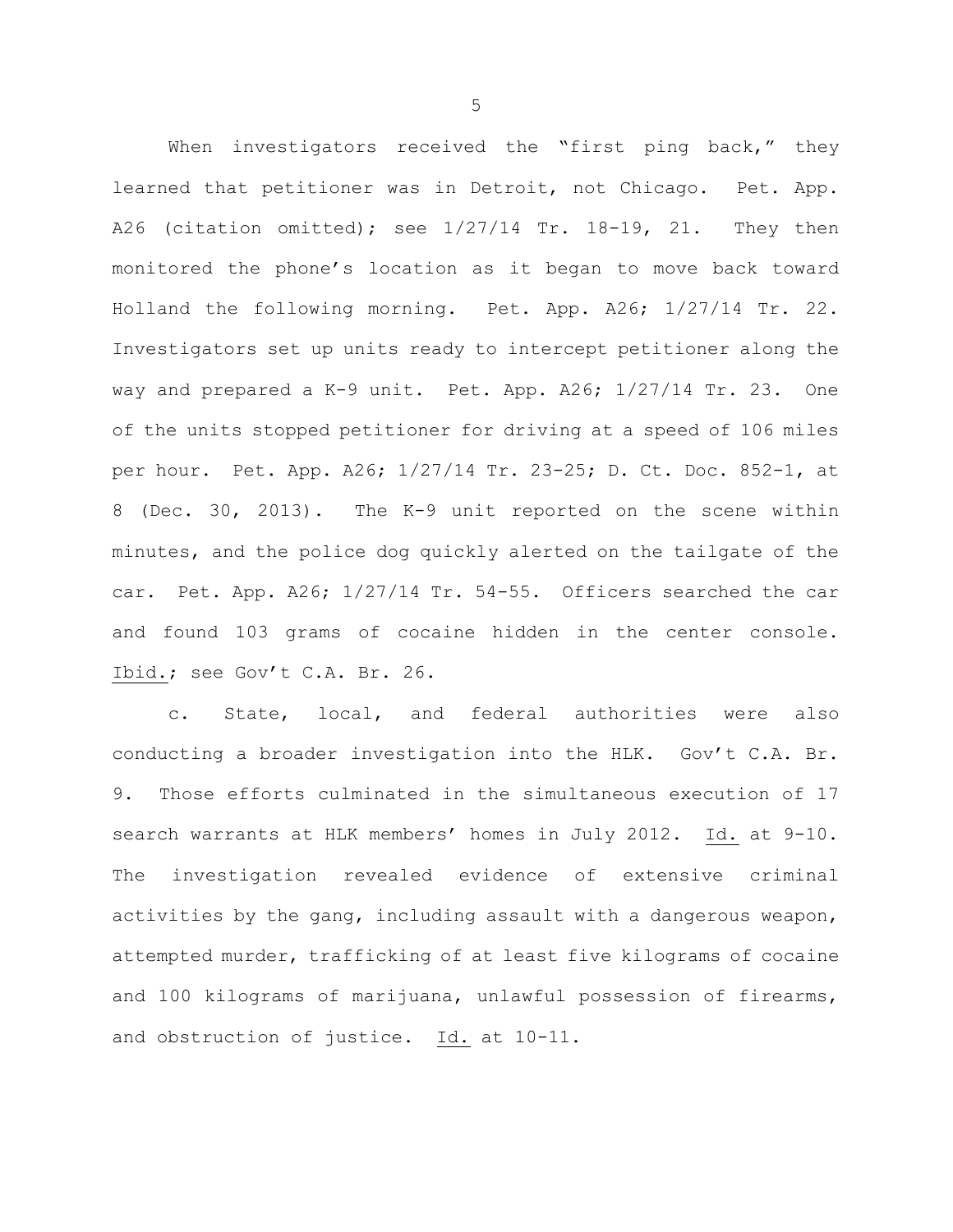2. a. In July 2013, a federal grand jury returned a fourth superseding indictment charging petitioner with conspiracy to conduct the affairs of an enterprise through a pattern of racketeering activity, in violation of RICO, 18 U.S.C. 1962(d) and 1963(a) (Count 1); conspiracy to possess five kilograms of cocaine or more with intent to distribute it, in violation of 21 U.S.C. 841 and 846 (Count 14); and conspiracy to possess 100 kilograms or more of marijuana with intent to distribute it, in violation of 21 U.S.C. 841 and 846 (Count 15). Fourth Superseding Indictment 3- 32, 54-55, 56; Pet. App. A2.

b. Before trial, petitioner moved to suppress the cocaine seized in the January 2011 traffic stop. D. Ct. Doc. 852 (Dec. 30, 2013). The district court denied the motion. D. Ct. Doc. 910 (Jan. 31, 2014). The court reasoned that, under binding Sixth Circuit precedent, see United States v. Skinner, 690 F.3d 772 (2012), cert. denied, 133 S. Ct. 2851 (2013), petitioner did not have a reasonable expectation of privacy in the location of his cell phone as he drove on public roadways, and thus law enforcement's acquisition of precision location data did not constitute a Fourth Amendment search. D. Ct. Doc. 909, at 4-5 (Jan. 31, 2014).

In the alternative, the district court found that the information was obtained pursuant to a valid warrant. D. Ct. Doc. 909, at 5-10. Detective Haglund's affidavit stated that the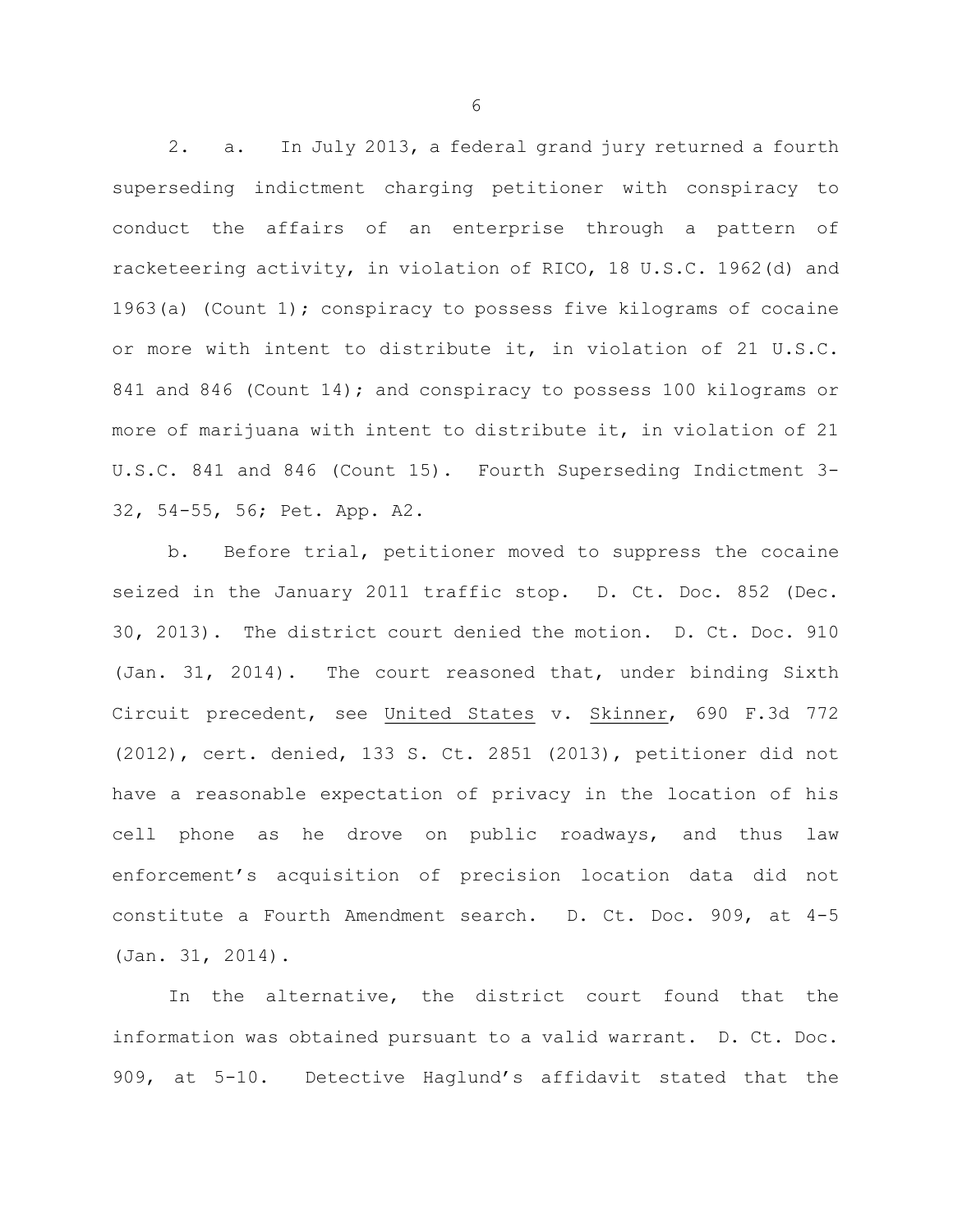informant "ha[d] been a credible informant and ha[d] been in two separate cases involving wanted fugitives out of West Michigan." Id. at 6 (quoting warrant affidavit). Those statements, the court explained, were sufficient to establish the warrant's validity because the informant was known to Detective Haglund, and the detective "specif[ied] that the confidential informant ha[d] given accurate information in the past." Ibid. (quoting United States v. Brown, 732 F.3d 569, 574 (6th Cir. 2013), cert. denied, 134 S. Ct. 539 (2013), and United States v. Greene, 250 F.3d 471, 480 (6th Cir. 2001)). The affidavit also "include[d] substantial detail from the [informant] as to when [petitioner] would begin the trip, what he would be driving, his cell phone number, where he would go, who he would be traveling with, when he would return, the purpose of the trip, his history of previous trips for the same purpose, and his possession of a weapon," and much of that information was corroborated before the warrant was sought. Id. at 6-7. The court concluded that "the totality of the circumstances supported an independent judicial determination that the information was reliable." Id. at 7.

c. At trial, petitioner objected to the district court's instruction to the jury on reasonable doubt. The instruction read in relevant part: "[P]roof beyond a reasonable doubt means proof which is so convincing that you would not hesitate to rely and act on it in making an important decision in your own life." 6/12/14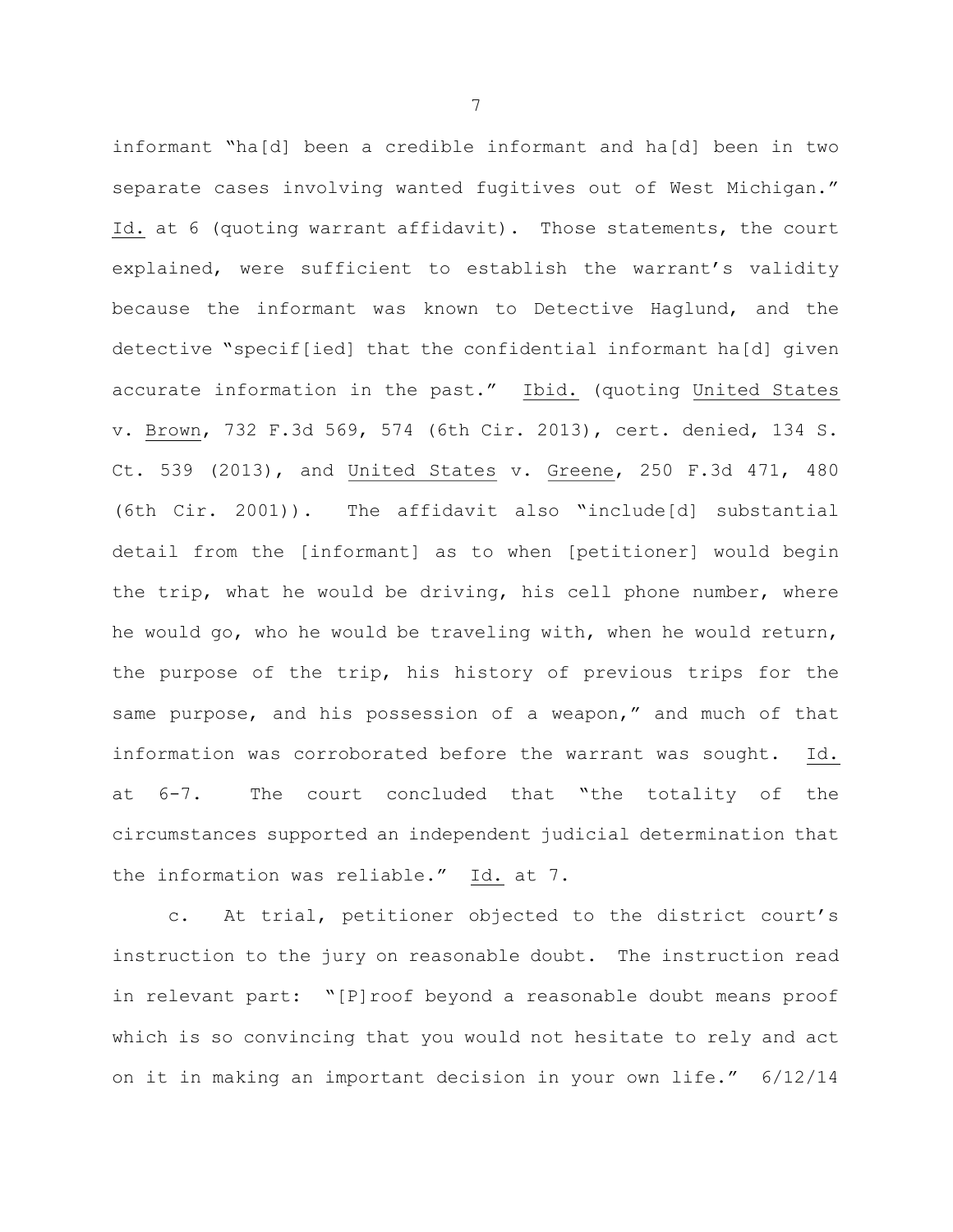Tr. 2089. Petitioner objected to the instruction's reference to "an important decision" in a person's life. Id. at 1994; see id. at 1992-1993. He asked the court to use the Sixth Circuit's model jury instruction, id. at 1992, which references "the most important decisions" in one's life, see 6th Cir. Pattern Crim. Jury Instruction 1.03 (2017). The district court overruled petitioner's objection. 6/12/14 Tr. 1993-1994. Petitioner also requested an instruction that, to find petitioner guilty of RICO conspiracy, the jury must be unanimous as to the "specific [racketeering] acts or categories" of racketeering acts that petitioner conspired to commit. Id. at 1992-1993. The court denied petitioner's request. Id. at 1993.

 The jury found petitioner guilty on the RICO-conspiracy and cocaine-conspiracy counts and acquitted him on the marijuanaconspiracy count. D. Ct. Doc. 1197, at 1-3 (June 13, 2014). In a special verdict, the jury unanimously found the racketeering conspiracy responsible for trafficking at least five kilograms of cocaine. Id. at 2. The district court sentenced petitioner to concurrent terms of 240 months of imprisonment on the RICOconspiracy count and 300 months of imprisonment on the cocaineconspiracy count. Pet. App. A51-A52. The court reduced the term of imprisonment by 61 months to account for time petitioner had already served in state prison for related conduct. Id. at A51.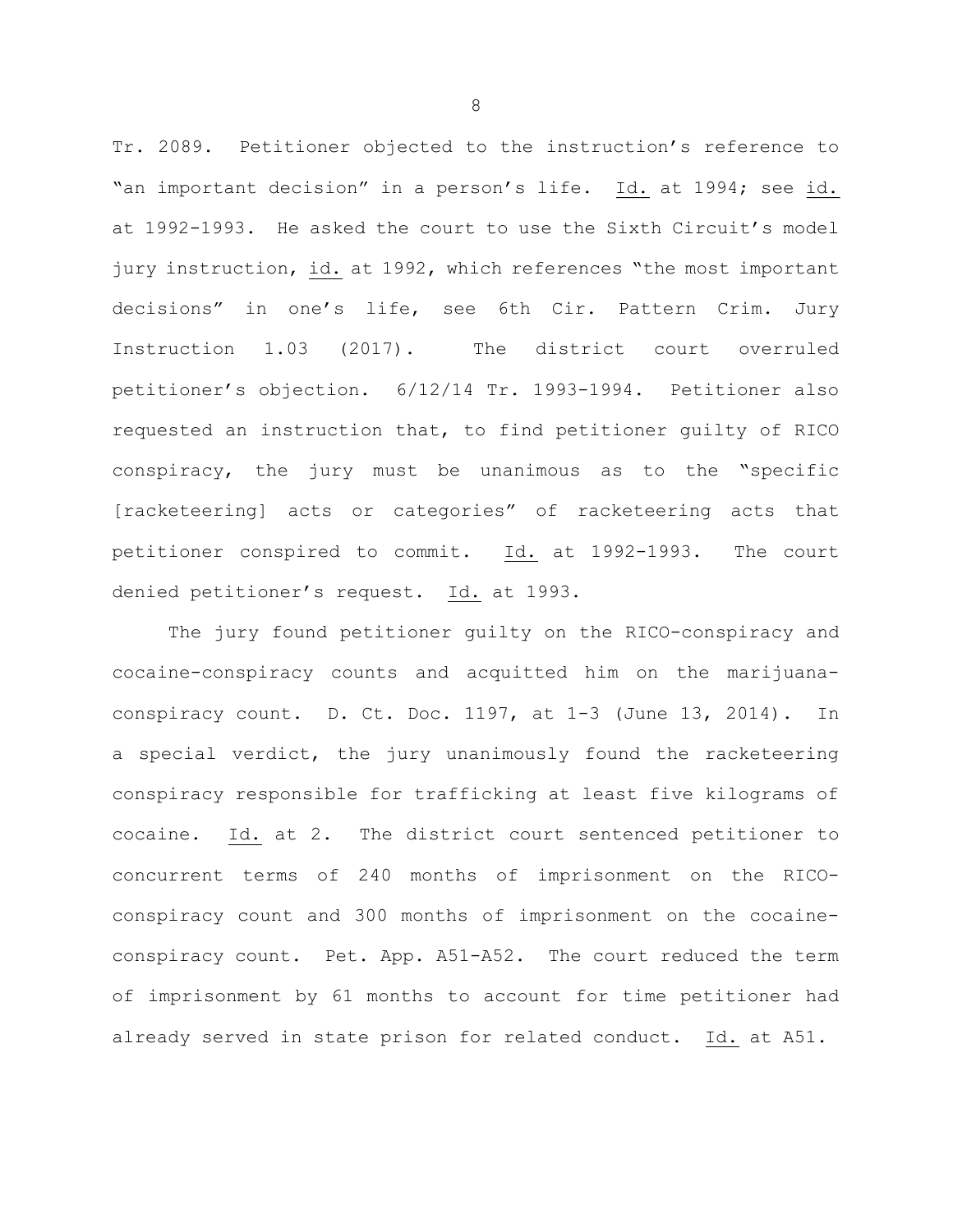d. The court of appeals affirmed. Pet. App. A1—A48. Three of petitioner's claims are at issue here. First, the court found petitioner's Fourth Amendment challenge to the validity of the warrant authorizing acquisition of his precision location information to be foreclosed by circuit precedent holding that "individuals do not have a reasonable expectation of privacy in the real-time location data that their cellular telephones transmit." Id. at A26-A27 (citing Skinner, 690 F.3d at 777-780).

Second, the court of appeals rejected petitioner's challenge to the reasonable-doubt instruction. Pet. App. A30-A33. The court explained that "the Constitution neither prohibits trial courts from defining reasonable doubt nor requires them to do so as a matter of course." Id. at A32 (quoting Victor v. Nebraska, 511 U.S. 1, 5 (1994)). The court observed that this Court has previously "approved of the use of language similar to that selected by the district court." Id. at A32-A33 (citing Holland v. United States, 348 U.S. 121, 140 (1954); Wilson v. United States, 232 U.S. 563, 570 (1914); Hopt v. Utah, 120 U.S. 430, 439, 441 (1887)).

Finally, the court of appeals rejected petitioner's challenge to the district court's failure to give a unanimity instruction. Pet. App. A34-A35. The court of appeals explained that, under its precedent, "a jury need not agree on which overt act, among several, was the means by which a crime was committed," id. at A34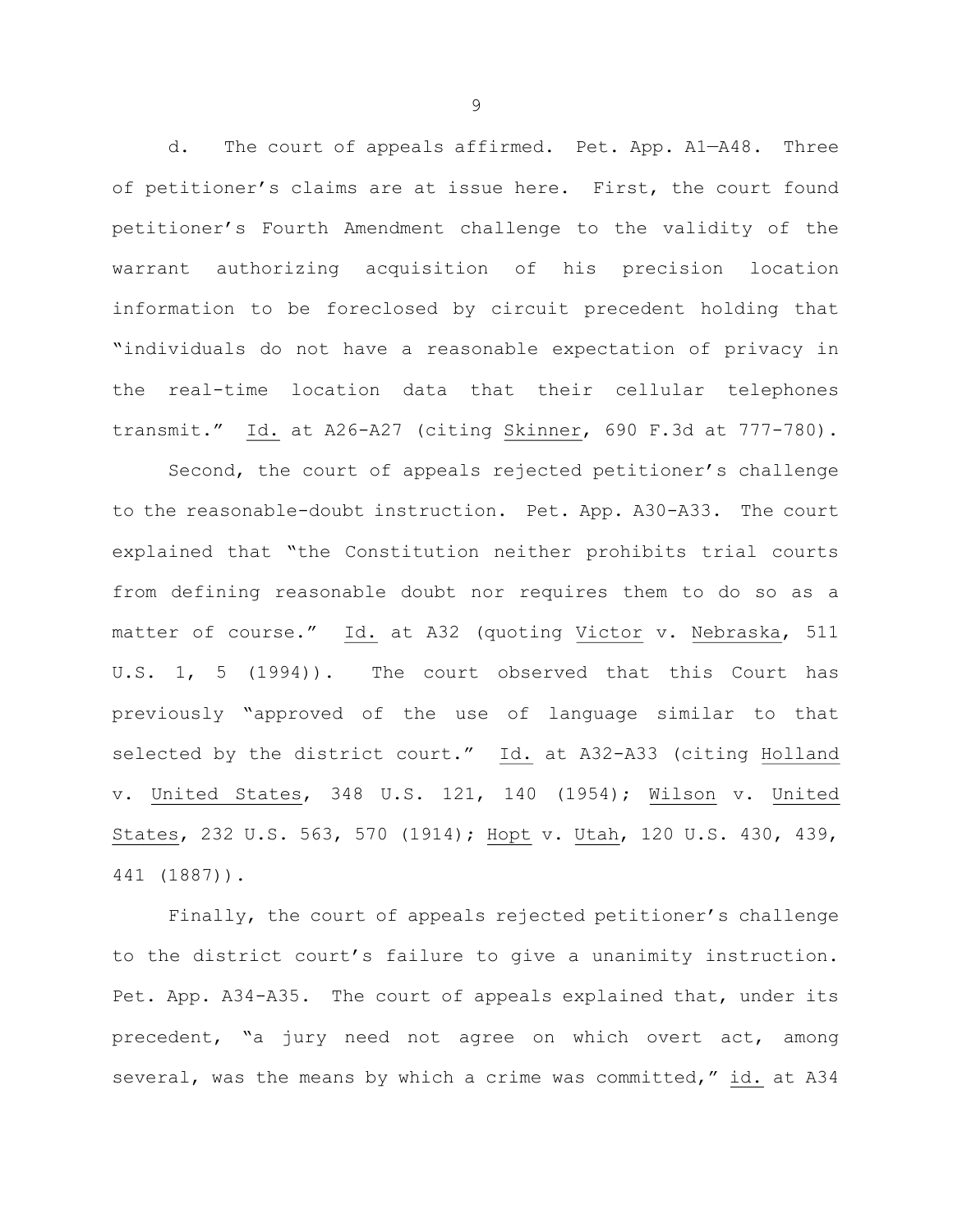(citation omitted), and that "the RICO conspiracy statute contains 'no requirement of some overt act or specific act' at all," ibid. (quoting Salinas v. United States, 522 U.S. 52, 63 (1997)). Thus, the court concluded, "to convict a defendant of RICO conspiracy, the jury need not be unanimous as to the specific predicate acts that the defendant agreed someone would commit." Ibid. (citation omitted). The court further rejected petitioner's argument that unanimity was required as to "specific categories of acts the RICO conspiracy involved." Ibid. The court perceived some "disagreement" among the courts of appeals on the question, but saw "[no] need  $* * *$  [to] resolve" that dispute because petitioner's jury "unanimously found the racketeering conspiracy responsible for at least five kilograms of cocaine." Ibid. Thus, the jury "necessarily was unanimous as to a type of racketeering act that the conspirators had agreed would be committed in furtherance of the conspiracy, making any instructional error harmless." Id. at A35.

## ARGUMENT

Petitioner contends (Pet. 9-24) that his Fourth Amendment rights were violated in this case when law enforcement officers obtained, from petitioner's cellular-service provider, real-time location information for a two-day period of time as petitioner traveled on public roadways. That claim lacks merit and warrants no further review, particularly because the information about the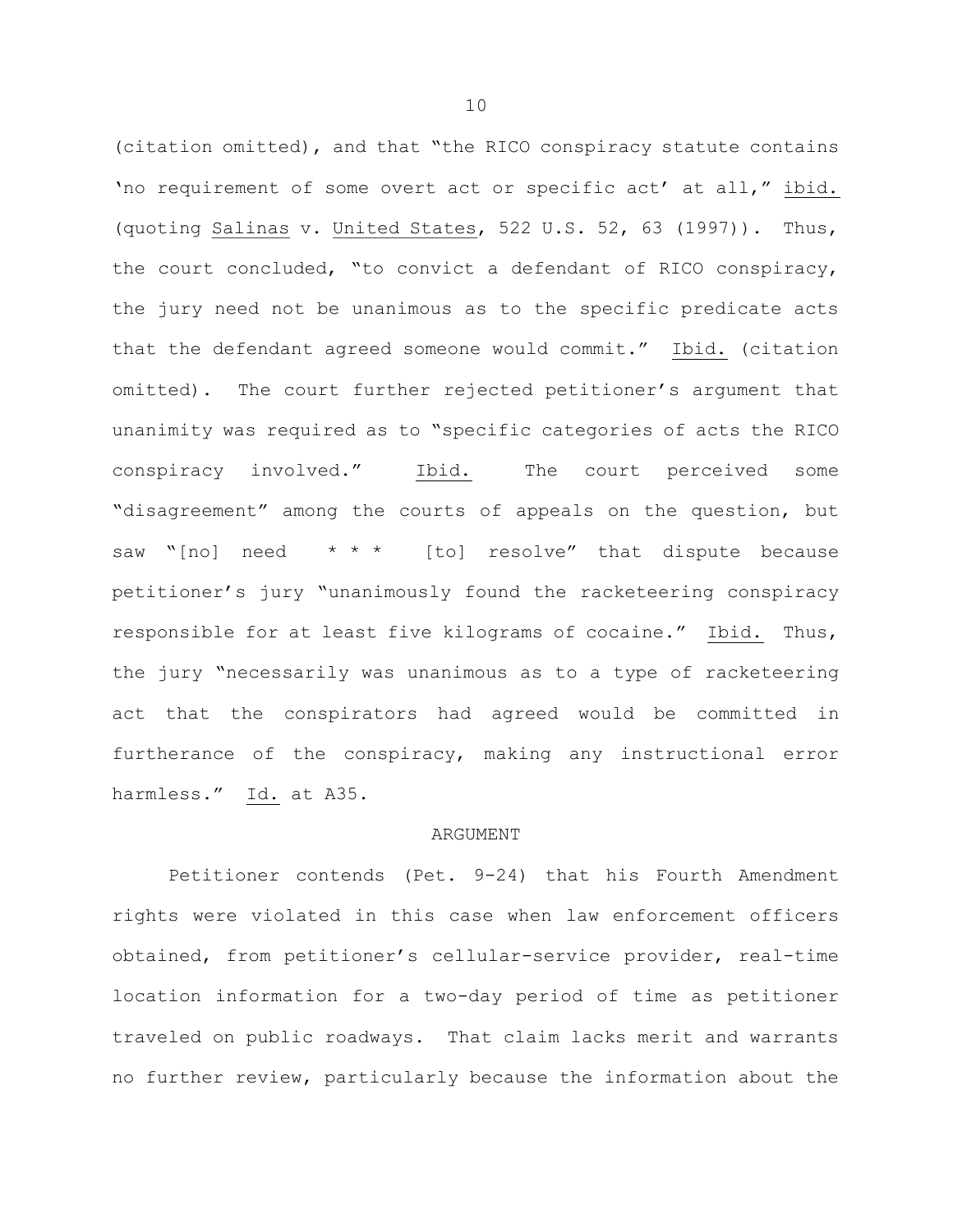location of petitioner's cell phone was obtained pursuant to a valid warrant and thus would be constitutionally valid regardless of whether the police had engaged in a Fourth Amendment search. The Court could, however, elect to hold the petition pending its decision in Carpenter v. United States, cert. granted, No. 15-402 (June 5, 2017), which involves a challenge to the acquisition without a warrant of 127 days of historical cell-site location data from a cellular-service provider.

Petitioner further contends (Pet 24-32) that the district court erred in rejecting his proposed jury instructions on unanimity as to the specific racketeering acts or categories of racketeering acts that petitioner conspired to commit and on reasonable doubt. The court of appeals correctly rejected those contentions as well, and those portions of its decision likewise do not conflict with any decision of this Court or another court of appeals. Further review of these additional claims is therefore not warranted.

1. a. The Fourth Amendment's prohibition on unreasonable searches was originally understood to be "tied to common-law trespass." United States v. Jones, 565 U.S. 400, 405 (2012). Accordingly, when "the Government obtains information by physically intruding" on persons, houses, papers, or effects, it has conducted "a 'search' within the original meaning of the Fourth Amendment." Id. at 406-407 n.3; see id. at 406. Later decisions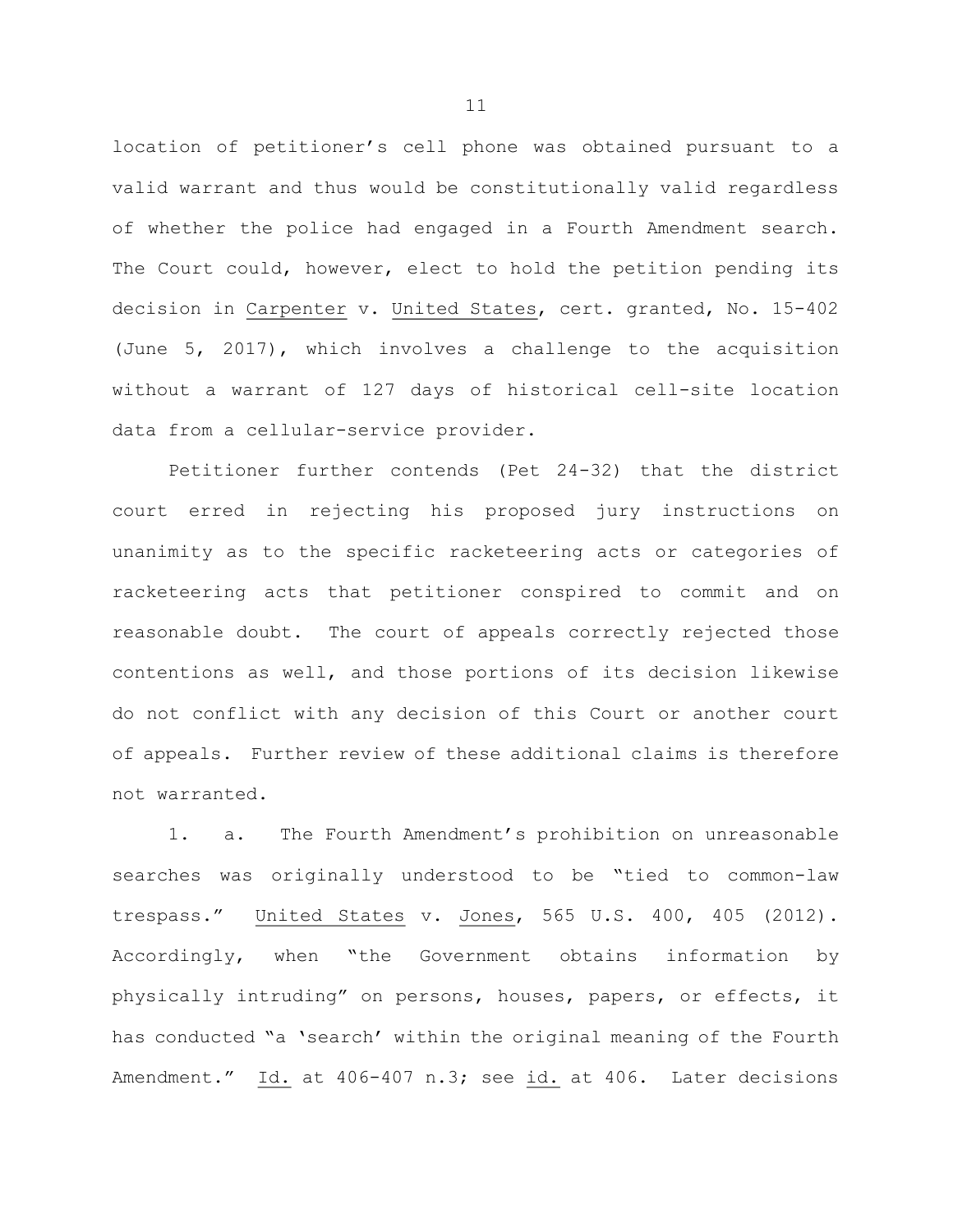of this Court concluded that a Fourth Amendment search also occurs "when government officers violate a person's 'reasonable expectation of privacy.'" Id. at 406 (quoting Katz v. United States, 389 U.S. 347, 360 (1967) (Harlan, J., concurring)); see Florida v. Jardines, 569 U.S. 1, 5-6 (2013). The reasonableexpectation-of-privacy standard requires "first that a person have exhibited an actual (subjective) expectation of privacy and, second, that the expectation be one that society is prepared to recognize as 'reasonable.'" Katz, 389 U.S. at 361 (Harlan, J., concurring); see Smith v. Maryland, 442 U.S. 735, 740 (1979) (adopting Justice Harlan's formulation).

Relying in large part on the concurring opinions in Jones, petitioner contends (Pet. 9-24) that the government's use of precision location data to obtain the location of his cell phone violated his reasonable expectation of privacy and was therefore a Fourth Amendment search.<sup>1</sup> Those opinions do not assist him. The

<sup>&</sup>lt;sup>1</sup> The record in this case does not reveal the exact technology employed by petitioner's cellular-service provider or the exact information obtained from that provider, which alone makes it an inappropriate vehicle for further review. "Precision location information," however, usually refers to the latitudeand-longitude data that service providers must be able to provide under Federal Communications Commission rules in connection with emergency calls placed by a cell phone. See 47 C.F.R. 20.18(e)- (h). Cellular-service providers obtain that information in one of two ways, depending in part on the provider's technology: (i) through a "handset-based" solution (i.e., by having the cell phone transmit the information generated by its built-in GPS system), 47 C.F.R. 20.18(g); or (ii) through a "network-based" solution (i.e., by triangulating the phone's position based on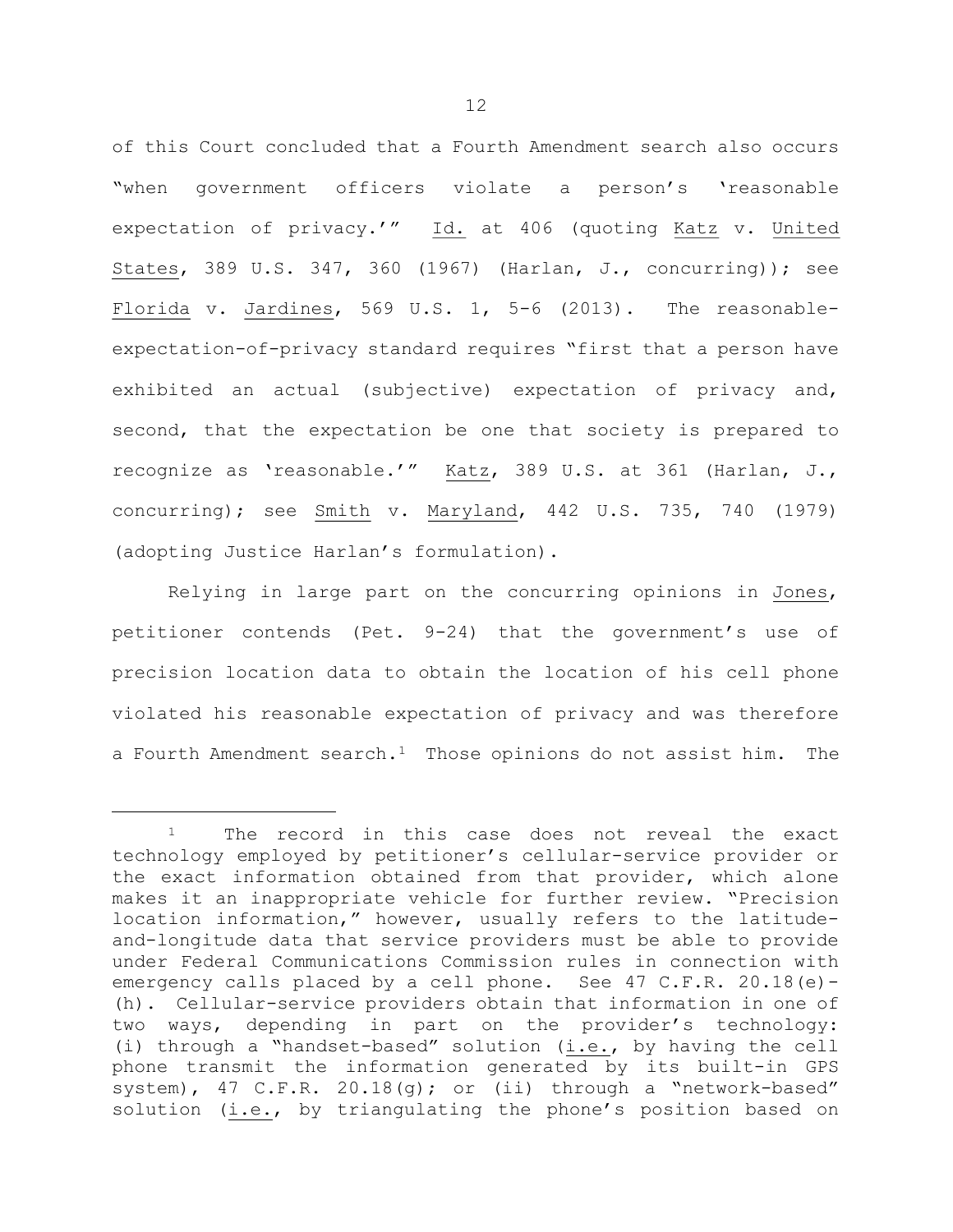Court in Jones reaffirmed that "mere visual observation does not constitute a search," and it expressly abstained from addressing whether "achieving the same result through electronic means, without an accompanying trespass, is an unconstitutional invasion of privacy." 565 U.S. at 412. And the principal concurrence in Jones took the view that, although "the use of longer term GPS monitoring in investigations of most offenses impinges on expectations of privacy," "relatively short-term monitoring of a person's movements on public streets accords with expectations of privacy that our society has recognized as reasonable." Id. at 430 (Alito, J., concurring in the judgment); see id. at 415 (Sotomayor, J., concurring) (agreeing with Justice Alito about "'longer term GPS monitoring'" and suggesting that "some unique attributes of GPS surveillance" will require further analysis "[i]n cases involving even short-term monitoring") (citation omitted).

This case does not approach the "long-term monitoring" over the course of four weeks that occurred in Jones. 565 U.S. at 429 (Alito, J., concurring in the judgment). In Jones, the GPS device placed on the suspect's car "relayed more than 2,000 pages of data over the 4-week period" directly to a government computer, id. at 403, thus leading to the view that the police had "secretly

signal characteristics relative to one or more towers), 47 C.F.R. 20.18(f).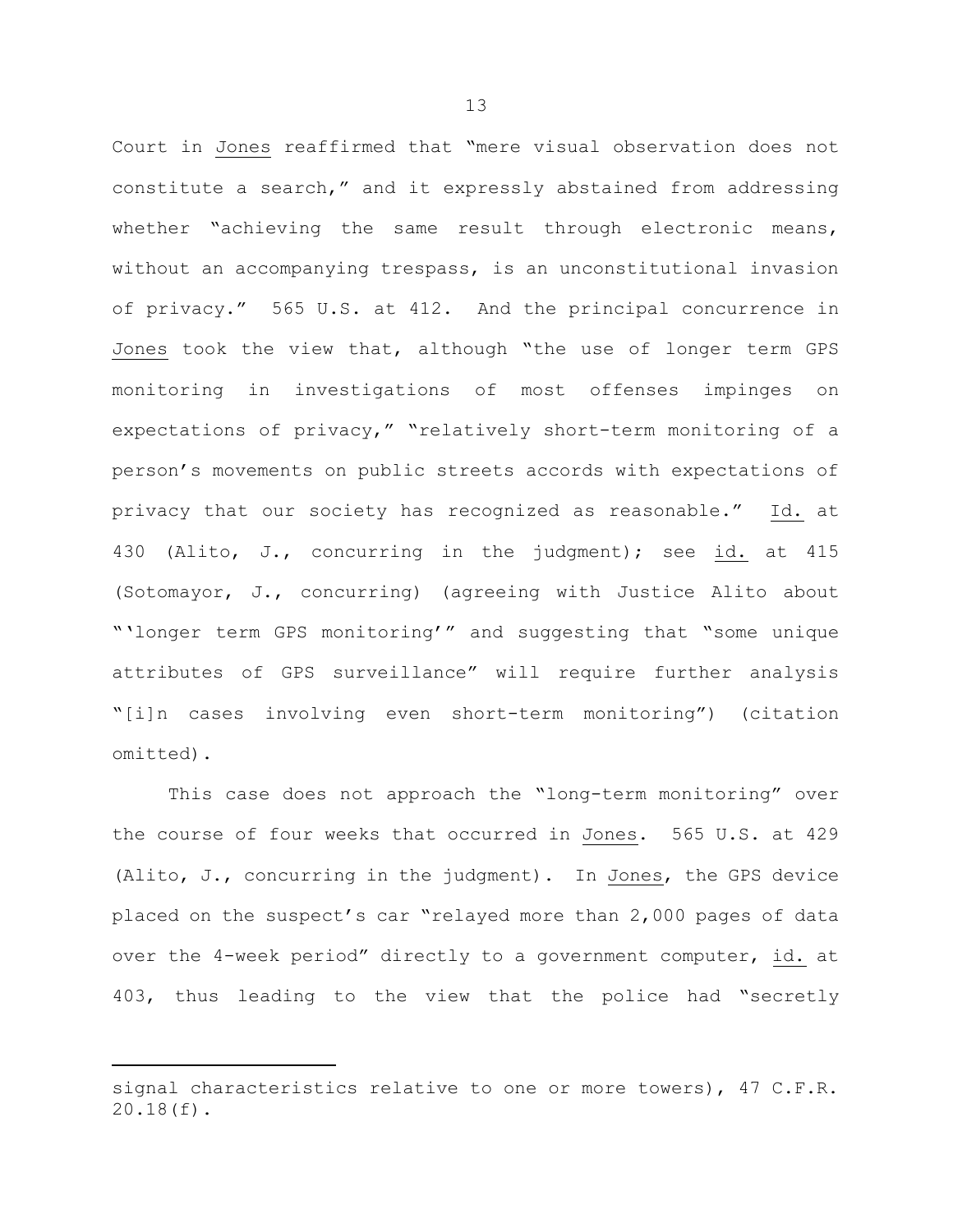monitor[ed] and catalogue[d] every single movement of [petitioner's] car for a very long period," id. at 430 (Alito, J., concurring in the judgment). Here, the warrant authorized the officers to monitor petitioner's cell phone location for two days, and the actual monitoring lasted less than 24 hours. Pet. App. A26; Gov't C.A. Br. 31-32. And even for that shorter period, the record does not show that the police obtained "a precise, comprehensive record of [petitioner's] public movements that reflect[ed] a wealth of detail about h[is] familial, political, professional, religious, and sexual associations," 565 U.S. at 415 (Sotomayor, J., concurring). Indeed, the record does not reveal the frequency, format, or volume of the information the officers obtained at all.

Contrary to petitioner's contention (Pet. 20-21), Riley v. California, 134 S. Ct. 2473 (2014), does not aid his argument. In Riley, the Court held that a law enforcement officer generally must obtain a warrant to search the contents of a cell phone found on an arrestee. Id. at 2485. No question existed in Riley that reviewing the contents of a cell phone constituted a Fourth Amendment search; the question was whether that search fell within the traditional search-incident-to-arrest exception to the warrant requirement. See id. at 2482 ("The two cases before us concern the reasonableness of a warrantless search incident to a lawful arrest."). In deciding the search-incident-to-arrest question in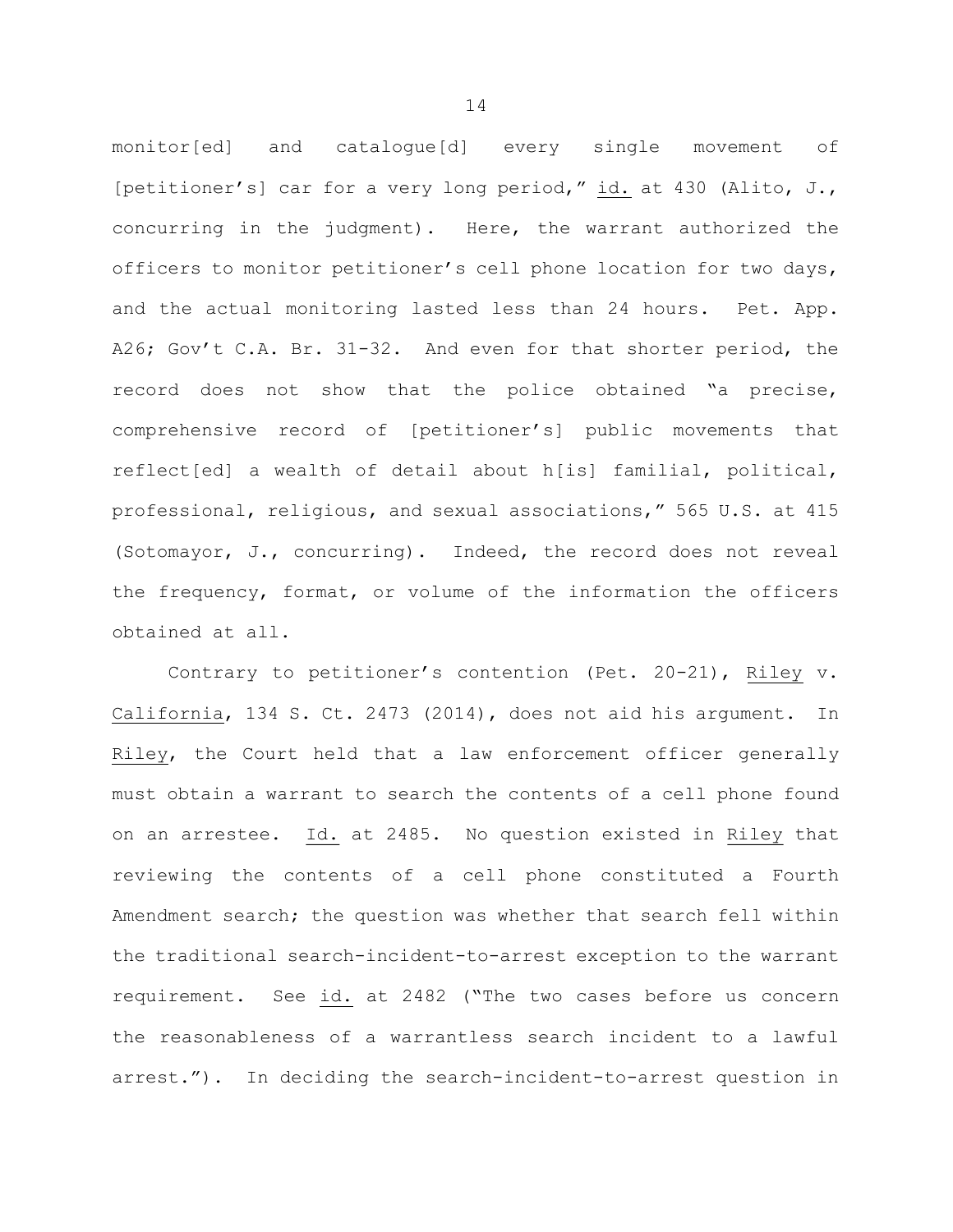Riley, the Court stated that that "[m]odern cell phones, as a category, implicate privacy concerns far beyond those implicated by the search of a cigarette pack, a wallet, or a purse." 134 S. Ct. at 2488-2489. But those concerns stemmed primarily from cell phones' capability, which is not at issue here, to "collect[] in one place many distinct types of information," such "an address, a note, a prescription, a bank statement, a video," "[a]n Internet search[,] and browsing history." Id. at 2489-2490; see also id. at 2485 ("Cell phones \* \* \* place vast quantities of personal information literally in the hands of individuals."). Riley also viewed the overall privacy concerns with cell phone searches to include the possibility that "[h]istoric location information" might be used to "reconstruct," after the fact, "someone's specific movements" even "within a particular building." Id. at 2490 (emphasis added). But Riley did not consider the sort of targeted acquisition of location information for a specific two-day period at issue here.

Petitioner's reliance (Pet. 21) on Kyllo v. United States, 533 U.S. 27 (2001), is misplaced for similar reasons. In Kyllo, the Court held that the use of a thermal imaging device "that is not in general public use[] to explore details of the home that would previously have been unknowable without physical intrusion" is a Fourth Amendment search. Id. at 40. Kyllo's holding hinged on the fact that the device in question permitted officers to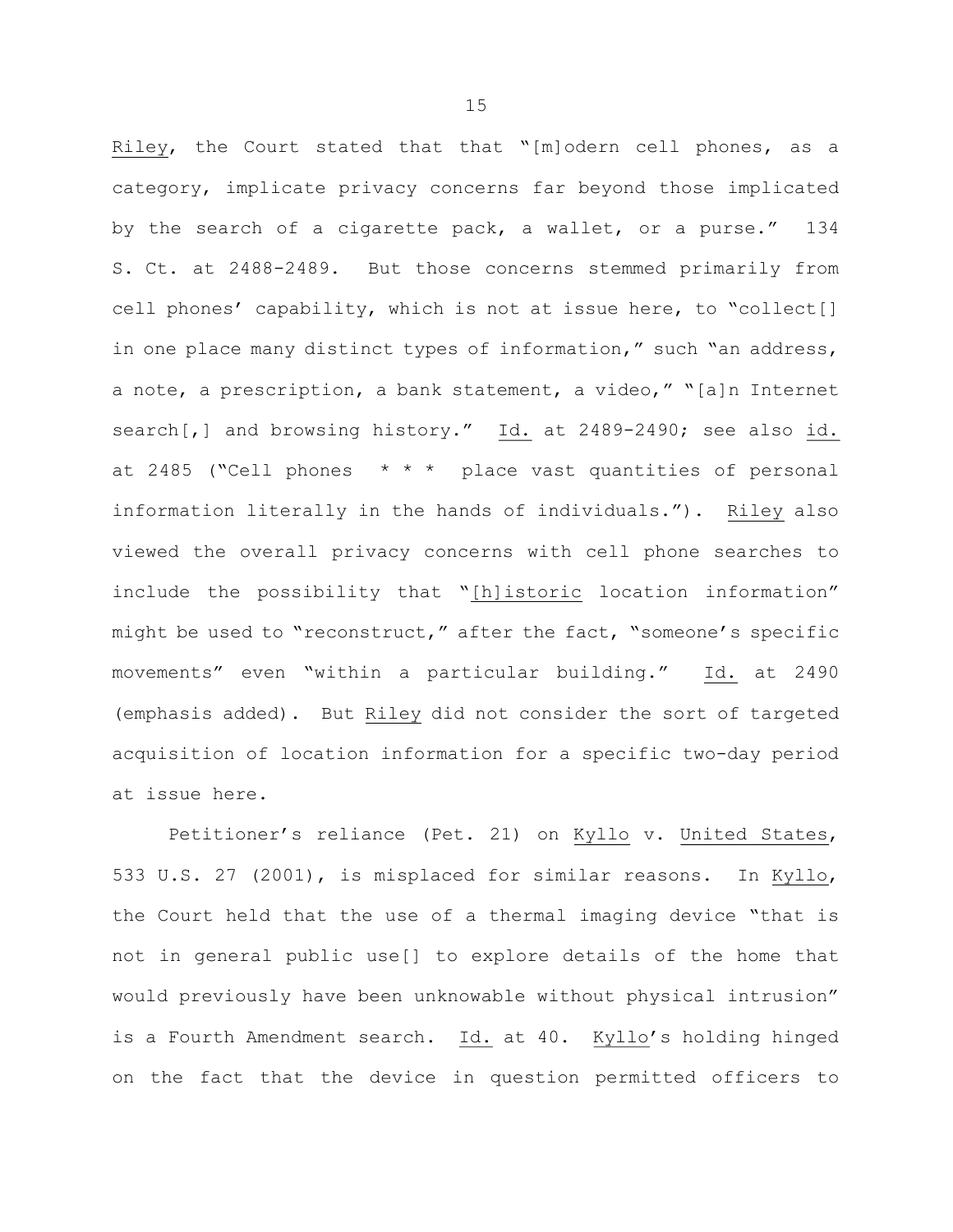obtain information from inside a house that had not already been exposed to the public. See id. at 34-40. It did not address the use of a device to obtain location information about travel on public roadways.

Finally, petitioner argues (Pet. 18-19) that the public's "sense of concern regarding cellular phones, tracking technology, and privacy concerns  $* * *$  warrants consideration." Changing public attitudes about technology, however, are more appropriately considered by legislatures than by courts addressing Fourth Amendment doctrine. See Jones, 565 U.S. at 429-430 (Alito, J., concurring in the judgment). Congress itself has addressed these issues in the Stored Communications Act, 18 U.S.C. 2701 et seq., which prohibits communications providers from disclosing certain records pertaining to subscribers to the government, but permits the government to acquire such records in particular circumstances.

b. As petitioner acknowledges (Pet. 9), no conflict exists among the federal courts of appeals on the question presented. As noted, the Sixth Circuit has held that no Fourth Amendment search occurs when law enforcement officers acquire from a cellularservice provider real-time precision location data from a phone during travel on public roads. See Pet. App. A26-A27; see also United States v. Skinner, 690 F.3d 772, 774, 777-781 (6th Cir. 2012), cert. denied, 133 S. Ct. 2851 (2013). The Fifth, Eighth,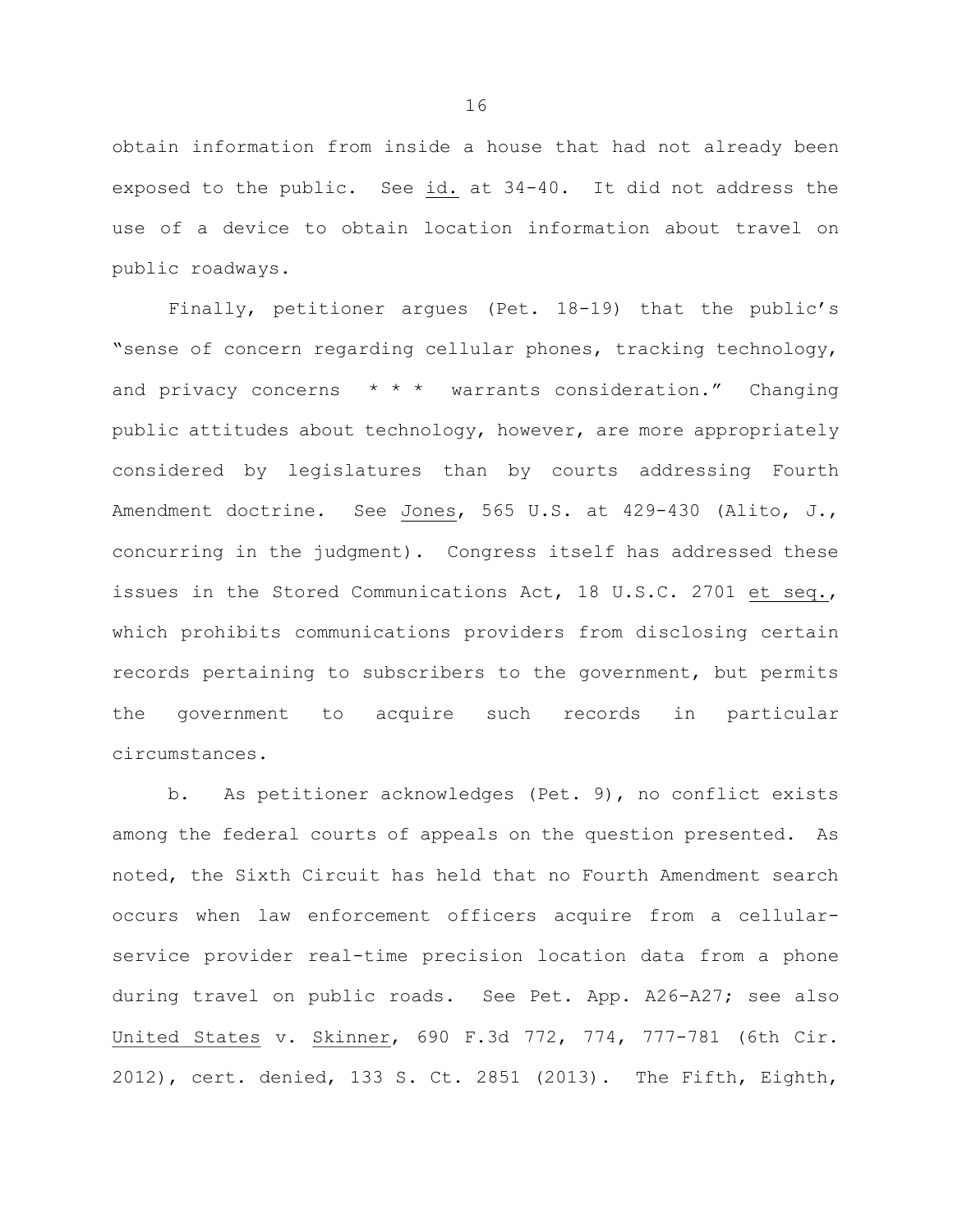and Tenth Circuits have reserved judgment on that question. See United States v. Wallace, 866 F.3d 605, 609 (5th Cir. 2017) (rejecting the defendant's suppression claim under the good-faith exception without deciding the "open question" whether obtaining precision location data constitutes a search); United States v. Turner, 781 F.3d 374, 384 & n.10 (8th Cir.) (same), cert. denied, 136 S. Ct. 208, and 136 S. Ct. at 493 (2015); United States v. Barajas, 710 F.3d 1102, 1108-1109 (10th Cir.) (same), cert. denied, 134 S. Ct. 230 (2013). No court of appeals has held that acquisition of precision location data constitutes a Fourth Amendment search.<sup>2</sup>

Nor has petitioner identified a conflict between the decision below and any decision of a state court of last resort. The single state court decision petitioner cites (Pet. 10) required a warrant to obtain location information, but that decision relied expressly on state law, not the federal Constitution. State v. Lunsford, 141 A.3d 270, 274-285 (N.J. 2016) (discussing State v. Earls, 70

i

<sup>2</sup> Petitioner also discusses cases involving cell-site (as opposed to precision location) information, claiming that those cases likewise fail to keep pace with changing technology. See Pet. 11-16 (discussing United States v. Graham, 824 F.3d 421 (4th Cir.) (en banc), petition for cert. pending, No. 16-6308 (filed Sept. 26, 2016), and petition for cert. pending, No. 16-6694 (filed Oct. 27, 2016); United States v. Davis, 785 F.3d 498 (11th Cir.) (en banc), cert. denied, 136 S. Ct. 479 (2015); In re Application of United States for Historical Cell Site Data, 724 F.3d 600 (5th Cir. 2013); see also pp. 18-21, infra. But petitioner does not claim any conflict with those decisions.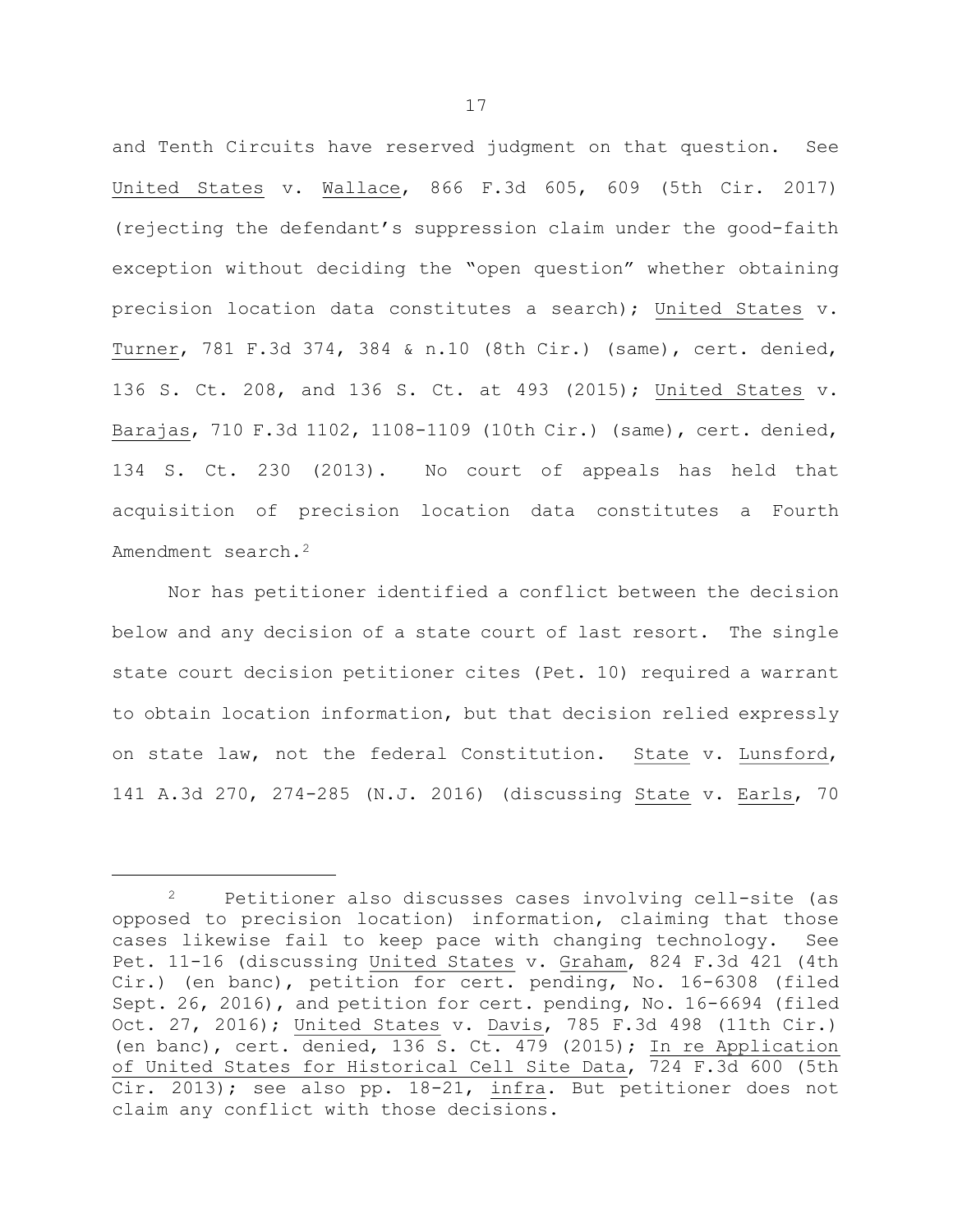A.3d 630, 644 (N.J. 2013) (New Jersey Constitution)), clarification denied, 161 A.3d 761, 229 N.J. 252 (N.J. 2017) (Tbl.). Petitioner's amicus cites (Elec. Frontier Found. Et al. Amicus Br. 4-7) the Supreme Court of Florida's decision in Tracey v. State, 152 So. 3d 504 (2014), but Tracey involved the use of cell-site data, not precision location data. Id. at 515. Accordingly, Tracey does not directly address the particular circumstances here. See note 1, supra; pp. 19-20, infra.

c. In the alternative to plenary review, petitioner suggests (Pet. 11) that the Court should hold his petition pending disposition of the petition in Graham v. United States, No. 16- 6308, which presents the same issue currently before this Court in Carpenter. Carpenter involves the question whether the government's acquisition of historical cell-site records from a cellular-service provider, created and maintained for the cell provider's business purposes, violates the Fourth Amendment rights of the individual customer to whom the records pertain. Br. in Opp. at 11-22, Carpenter, supra (No. 16-402). Cell-site data is created and recorded by service providers in the ordinary course of business "to find weak spots in their network and to determine whether roaming charges apply, among other purposes." United States v. Carpenter, 819 F.3d 880, 887 (6th Cir. 2016), cert. granted, 137 S. Ct. 2211 (2017); Br. in Opp. at 14-16, Carpenter, supra (No. 16-402).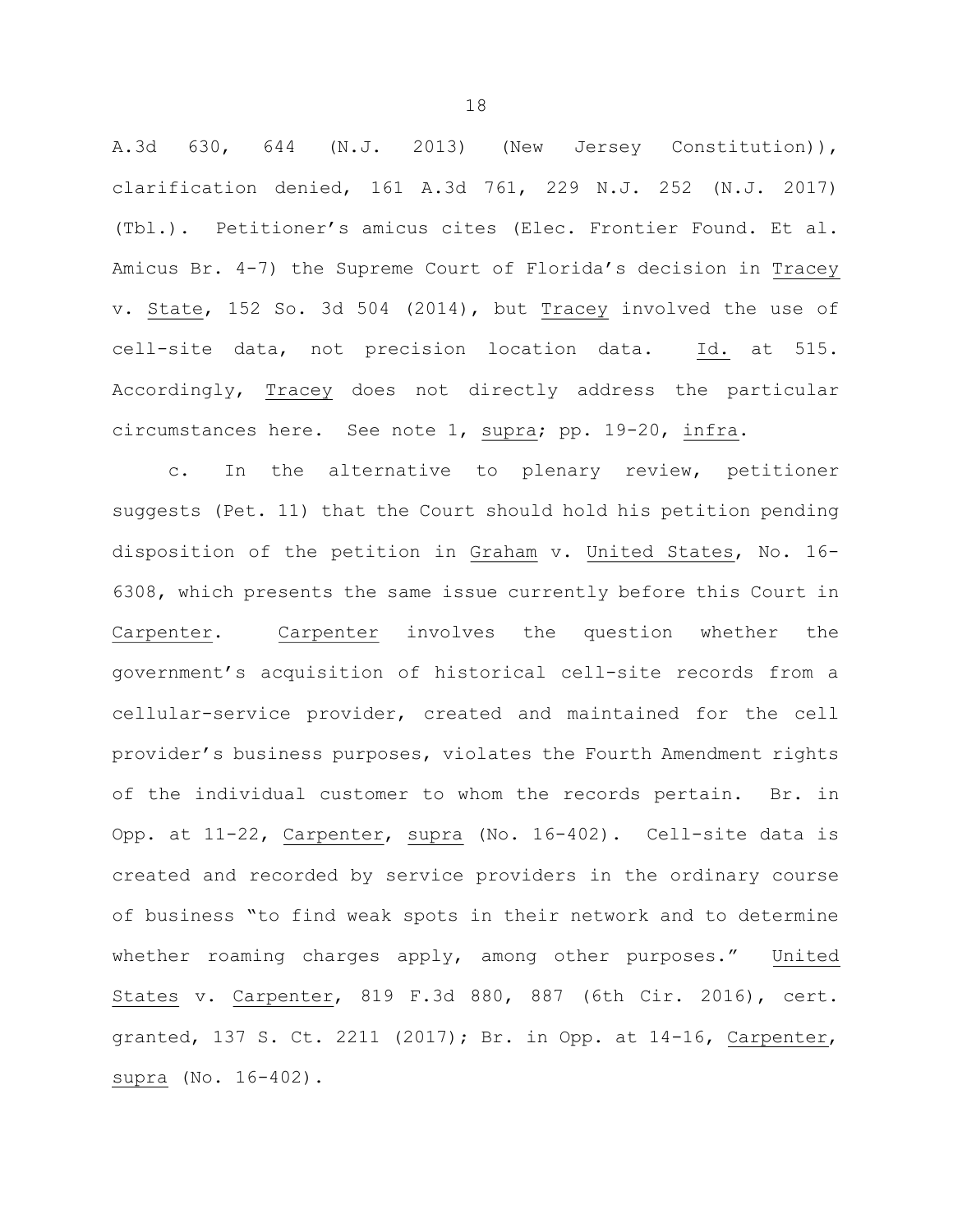This case does not concern historical cell-site data. Rather, it concerns the acquisition of precision real-time cell phone location information from a cellular-service provider pursuant to a warrant. It thus implicates different technology, doctrine, and procedures. Indeed, the precedent on which the court of appeals relied in this case, United States v. Skinner, supra, was not even cited in the majority opinion in Carpenter. See Carpenter, 819 F.3d at 883-893. In addition, in Carpenter, one of the orders obtained by the police covered 127 days of location data, and the question presented by the petitioner is limited to location records for that period. Pet. at i, Carpenter, supra (No. 16-402); Pet. Br. at i,  $6-7$ , Carpenter, supra (No. 16-402).<sup>3</sup> The petitioner in Carpenter has conceded that the government's acquisition of historical cell-site data covering a short period of time (including, presumably, the two-day period involved in this case) would not implicate the Fourth Amendment. Pet. Br. at 29-30, Carpenter, supra (No. 16-402).

This case is also unlike Carpenter -- and would be particularly unsuitable for addressing the question presented by petitioner -- because officers obtained the data in question pursuant to a valid warrant. As the district court correctly

÷,

<sup>&</sup>lt;sup>3</sup> The other order covered a period of seven days and, according to the petitioner in Carpenter, resulted in disclosure of two days of historical cell-site data. Pet. Br. at 7, Carpenter, supra (No. 16-402).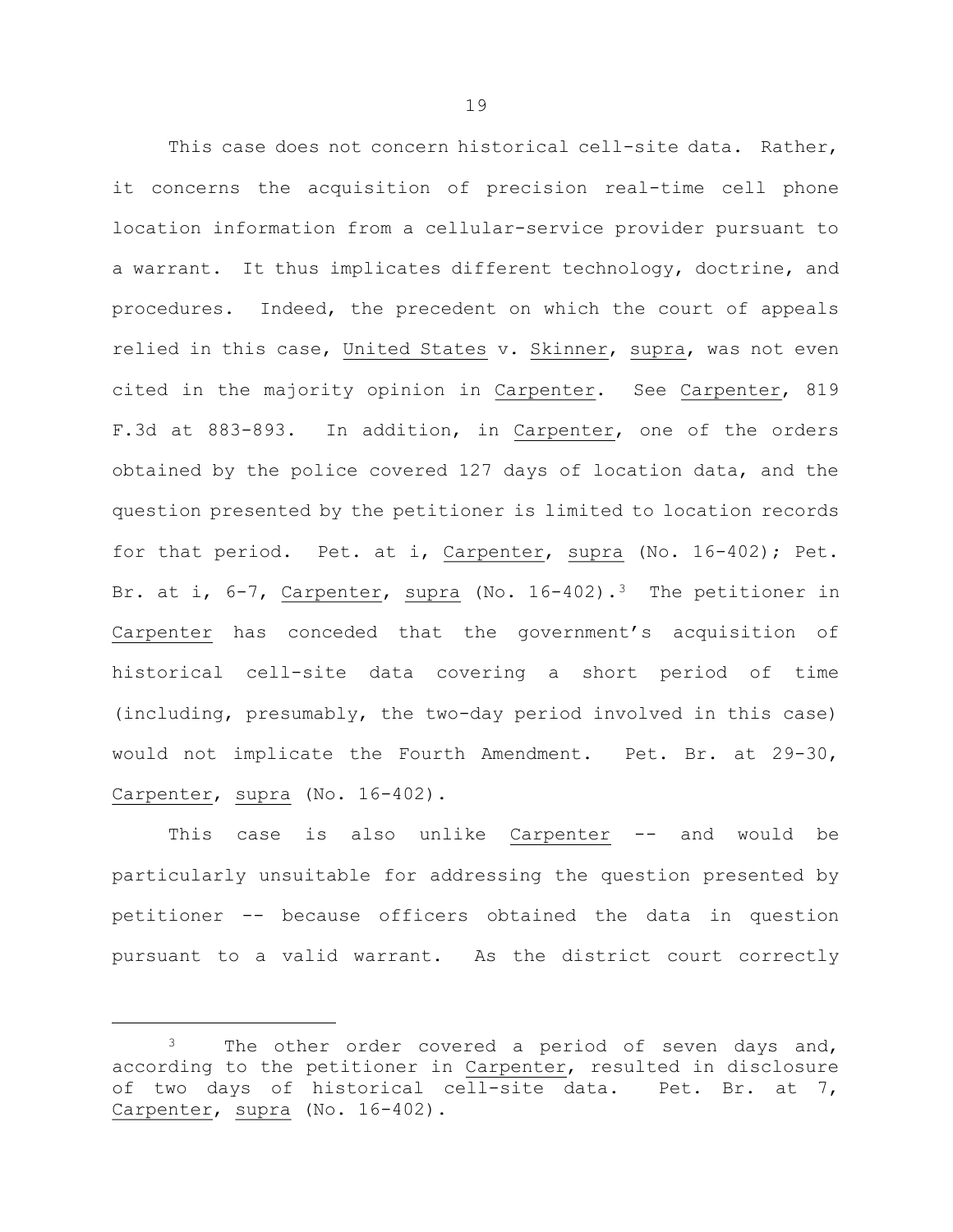determined, the tip from an informant who had been reliable in the past, and who provided substantial information about petitioner's activities that officers corroborated before seeking the warrant, supported the magistrate's finding of probable cause. See D. Ct. Doc. 883-1, at 2-3; see, e.g., Illinois v. Gates, 462 U.S. 213, 241-246 (1983) (anonymous letter stating that defendants were engaged in drug dealing and describing their activities bore sufficient indicia of reliability to establish probable cause for a search warrant, where the information in the letter was specific and a number of details had been corroborated by independent police work).<sup>4</sup> Thus, even if the police engaged in a Fourth Amendment search by acquiring short-term real-time precision location data, the search was reasonable under the Fourth Amendment, and the judgment below could be affirmed on that alternate ground even though it was not addressed by the court of appeals. See Jones v. United States, 527 U.S. 373, 396 (1999) (plurality opinion); see also United States v. Tinklenberg, 563 U.S. 647, 661 (2011).

Nevertheless, if the Court believes that its forthcoming decision in Carpenter may bear on the proper analysis in this case, it may wish to hold this petition pending its decision in Carpenter and then dispose of the petition as appropriate in light of its decision in that case.

÷,

The district court also correctly rejected an attack on the warrant based on Franks v. Delaware, 438 U.S. 154 (1978). D. Ct. Doc. 909, at 7-10.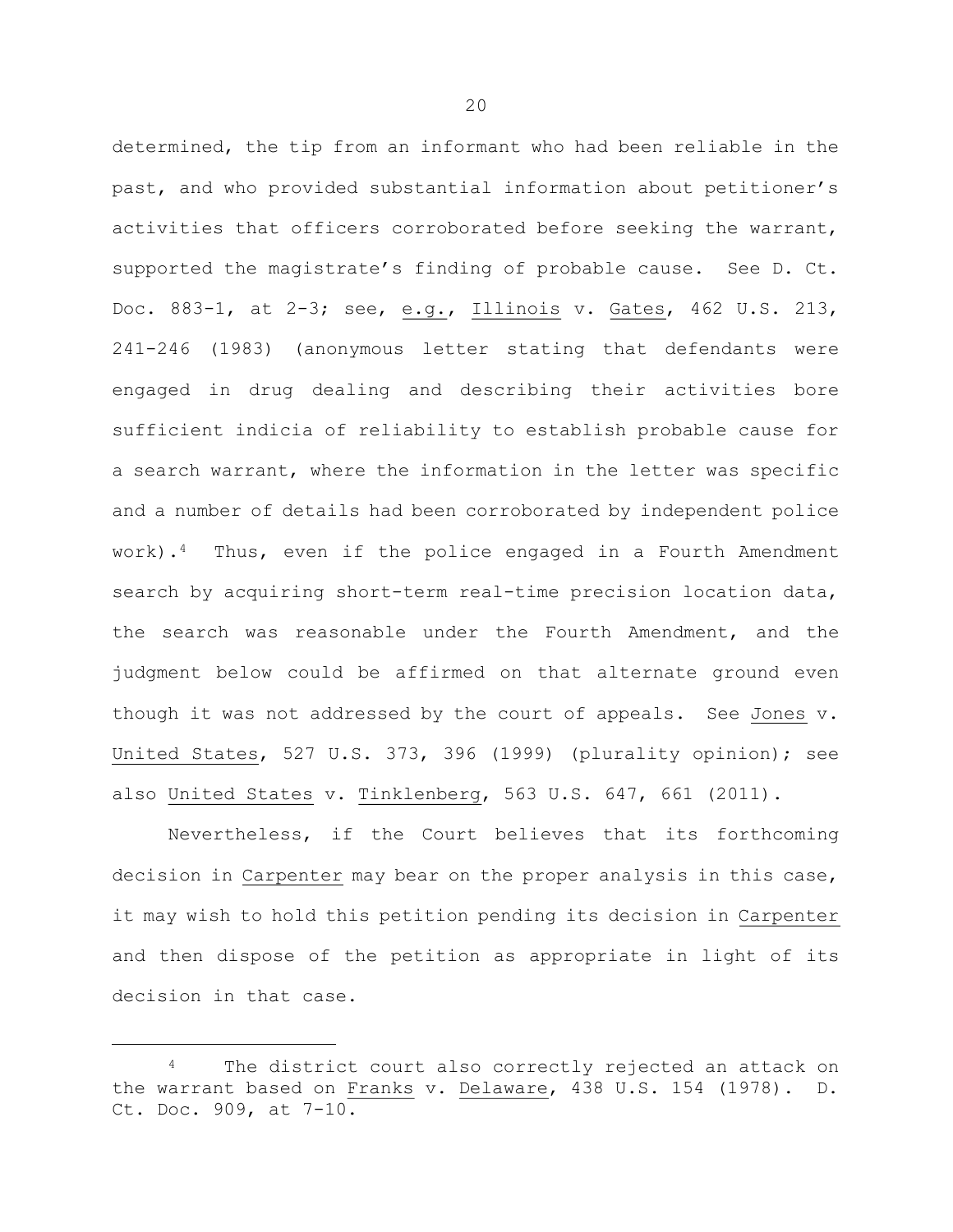2. Petitioner separately contends (Pet. 24-28) that this Court should decide whether juries must be unanimous as to the "specific categories of acts involved in a RICO conspiracy." Pet. 25. Review of that question is not warranted.

a. The RICO-conspiracy statute makes it a crime "for any person to conspire to violate any" substantive RICO provision. 18 U.S.C. 1962(d). The underlying substantive RICO provision relevant here prohibits any member of an enterprise affecting interstate commerce "to conduct or participate, directly or indirectly, in the conduct of such enterprise's affairs through a pattern of racketeering activity or collection of unlawful debt." 18 U.S.C. 1962(c). "[P]attern of racketeering activity" means any two (or more) acts of "racketeering activity." 18 U.S.C. 1961(5). "[R]acketeering activity," in turn, includes any drug trafficking offense under federal law. 18 U.S.C. 1961(1)(D).

b. Petitioner contends (Pet. 24-28) that the district court erred in denying his request for a jury instruction requiring the jury to be unanimous as to the "specific categories of [racketeering] acts involved in a RICO conspiracy." Pet. 25. That question is not presented here. The court of appeals properly declined to decide that question, Pet. App. A34-A35, because the jury unanimously found that the conspiracy "involve[d] 5 kilograms or more of cocaine," D. Ct. Doc. 1197, at 1. By making that unanimous finding, the court explained, the jury "necessarily was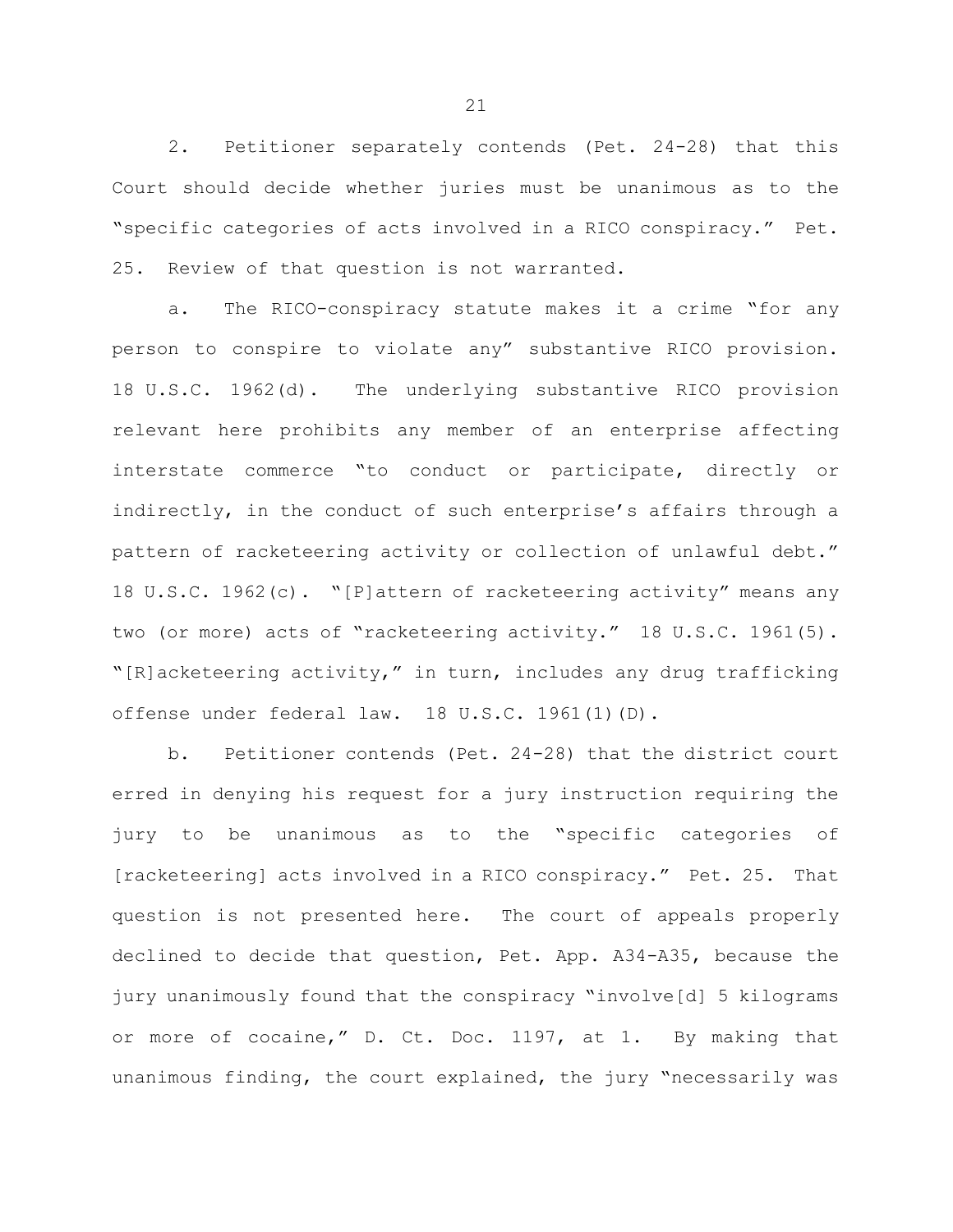unanimous as to the type of racketeering act that the conspirators had agreed would be committed" and any error from omitting the instruction petitioner requested was harmless. Pet. App. A35.

Petitioner resists (Pet. 26) that conclusion on the ground that it "fails to account of the requirement of at least two acts of racketeering activity to constitute a 'pattern' of racketeering activity." At trial, however, the government introduced evidence of numerous acts of drug trafficking committed by the enterprise, see, e.g., 6/11/14 Tr. 1956-1960 (stipulation as to various drug quantities), but no single act involved five or more kilograms of cocaine. The jury thus could not have found that the RICO conspiracy involved more than five kilograms of cocaine without finding at least two predicate drug trafficking acts under the cocaine-trafficking category in the indictment. Pet. 26.

Petitioner further contends (Pet. 27-28) that unanimity is required not only as to the "categories" of racketeering activities, but also as to the discrete acts themselves. That contention has been rejected by every court of appeals to have considered the question. See Pet. App. A34; United States v. Applins, 637 F.3d 59, 80–82 (2d Cir.), cert. denied, 565 U.S. 960, and 565 U.S. 1087 (2011); United States v. Cornell, 780 F.3d 616, 624-625 (4th Cir.), cert. denied, 136 S. Ct. 127 (2015); United States v. Glecier, 923 F.2d 496, 500-501 (7th Cir.), cert. denied, 502 U.S. 810 (1991); United States v. Randall, 661 F.3d 1291, 1299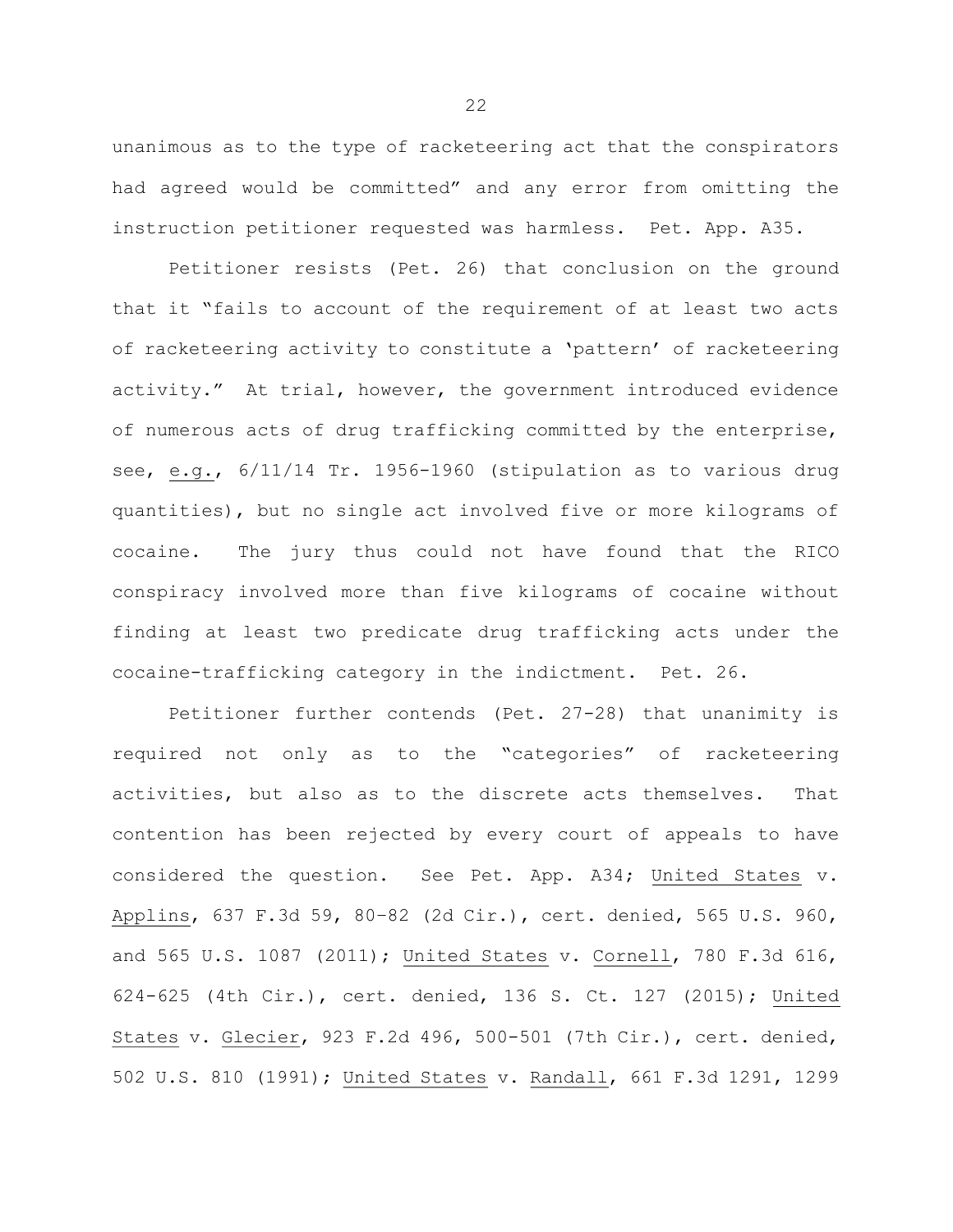(10th Cir. 2011); United States v. Hein, 395 Fed. Appx. 652, 656 (11th Cir.) (per curiam) (unpublished), cert. denied, 562 U.S. 1095 (2010), and 568 U.S. 1110 (2013). That unanimous view follows from Salinas v. United States, 522 U.S. 52 (1997), in which the Court held that a defendant can be convicted of RICO conspiracy for "adopt[ing] the goal of furthering or facilitating the criminal endeavor" without himself committing or agreeing to commit two or more of the predicate acts. Id. at 65.

Richardson v. United States, 526 U.S. 813 (1999), does not support petitioner's position. Richardson held that a jury must be unanimous as to the specific "violations" comprising the "continuing series of violations" required for conviction under the continuing criminal enterprise statute, 21 U.S.C. 848. 526 U.S. at 815 (quoting 21 U.S.C. 848(c)). Section 848, however, defines a substantive offense. Conspiracy, in contrast, requires in relevant part a showing that the defendant "intend[ed] to further an endeavor which, if completed, would satisfy all of the elements of a substantive criminal offense." Salinas, 522 U.S. at 65. That showing is made whenever the defendant has agreed that a member of the enterprise will commit a pattern (i.e., two or more) of qualifying statutory violations, whether or not the defendant knows the details of any particular violation. Ibid. In the context of the inchoate offense of conspiracy, therefore, jury unanimity as to those details is not required.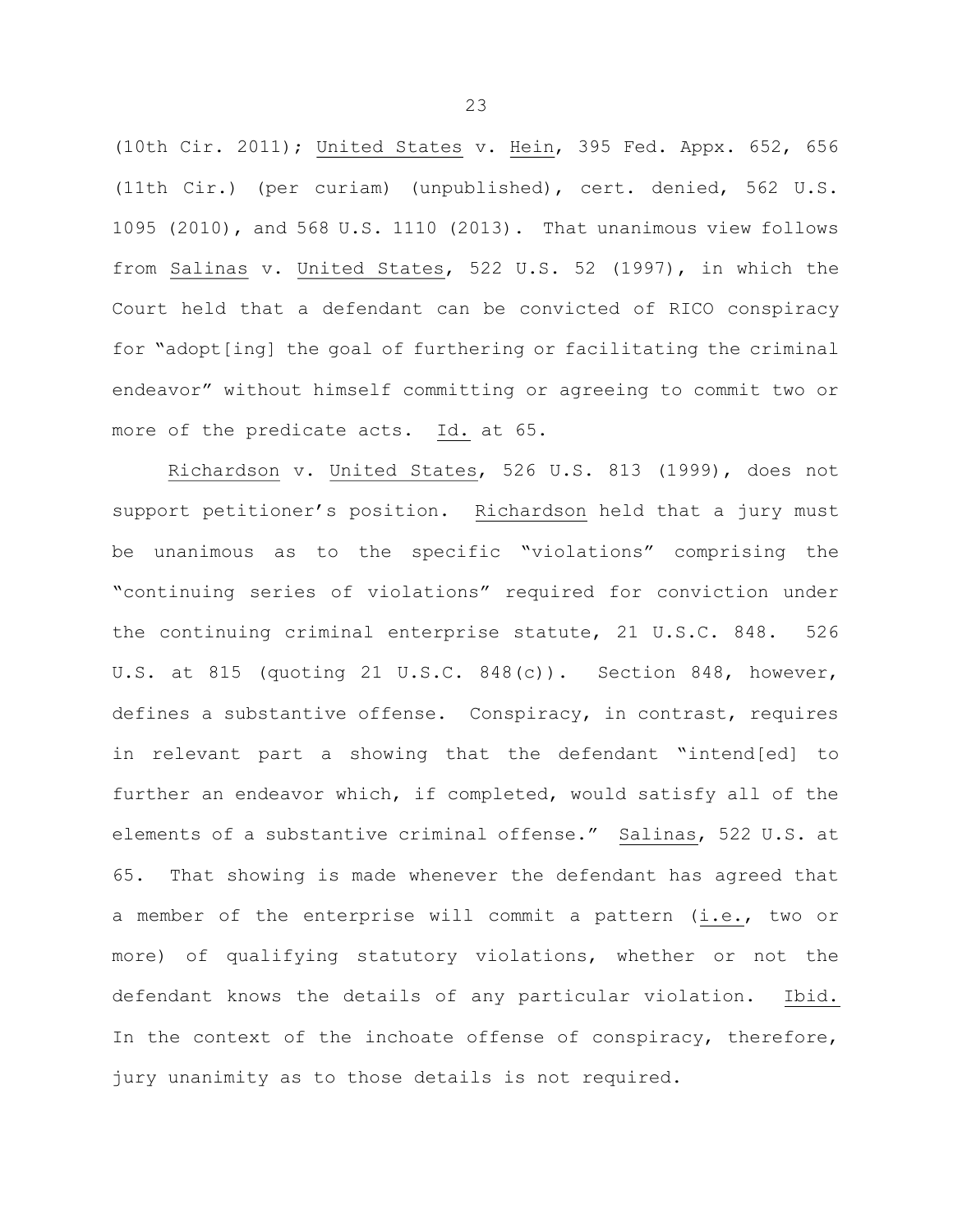3. Petitioner further contends (Pet. 28-32) that the district court erred in defining the term "reasonable doubt" for the jury. Further review of that contention is not warranted.

Petitioner asked the district court to give the Sixth Circuit pattern jury instruction on reasonable doubt, see p. 8, supra, which provides in relevant part that "[p]roof beyond a reasonable doubt means proof which is so convincing that you would not hesitate to rely and act on it in making the most important decisions in your own lives." 6th Cir. Pattern Crim. Jury Instruction 1.03 (2017). The "sole difference" (Pet. App. A32) between the instruction given by the district court and the pattern instruction was that the court referred to "an important decision" in the jurors lives, rather than "the most important decisions" in their lives. Compare 6/12/14 Tr. 2089, with 6th Cir. Pattern Crim. Jury Instruction 1.03 (2017).

Due process requires a trial court to instruct the jury that the government must prove its case beyond a reasonable doubt. Jackson v. Virginia, 443 U.S. 307, 320 n.14 (1979); In re Winship, 397 U.S. 358, 362 (1970). The Constitution, however, "neither prohibits trial courts from defining reasonable doubt nor requires them to do so as a matter of course." Victor v. Nebraska, 511 U.S. 1, 5 (1994). As this Court has explained, "the Constitution does not require that any particular form of words be used in advising the jury of the government's burden of proof." Ibid.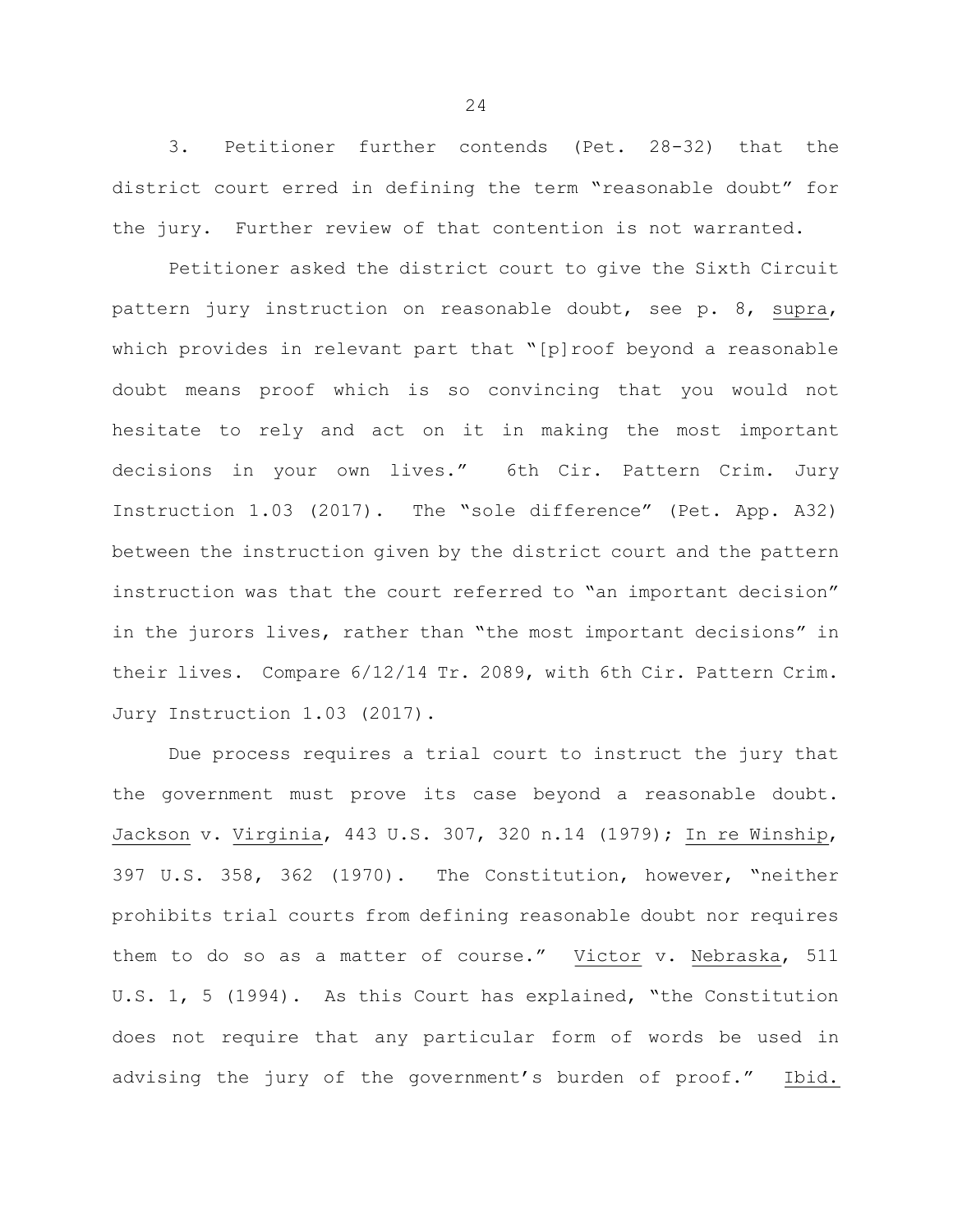A reasonable-doubt instruction is defective only if "there is a reasonable likelihood that the jury understood the instructions to allow conviction based on proof insufficient to meet" the reasonable-doubt standard. Id. at 6.

Petitioner cannot make that showing. As the court of appeals correctly explained, this Court has approved the use of language that is effectively identical to the language petitioner challenges. Pet. App. A32-A33; see Holland v. United States, 348 U.S. 121, 140 (1954) (citing with approval instruction framing the standard in terms of "the kind of doubt that would make a person hesitate to act"); Wilson v. United States, 232 U.S. 563, 570 (1914) (approving instruction that, "if you are in the frame of mind where if it was a matter of importance to you in your own affairs, away from here, you would pause and hesitate, before acting, then you have a reasonable doubt"); Hopt v. Utah, 120 U.S. 430, 439, 441 (1887) (approving language referring to "the more weighty and important matters relating to your own affairs" and calling such language "as just a guide to practical men as can well be given"). Nor does petitioner point to a conflict in the courts of appeals.<sup>5</sup> To the contrary, several courts of appeals

<sup>5</sup> Petitioner claims (Pet. 30) that, in Baker v. Corcoran, 220 F.3d 276 (2000), cert. denied, 531 U.S. 1193 (2001), the Fourth Circuit "d[id] not simply condone reasonable-doubt instructions like the one given in [this] case." But petitioner correctly acknowledges (Pet. 30) that the issue in Baker -- the use of instructions referring to a jury's willingness to act, rather than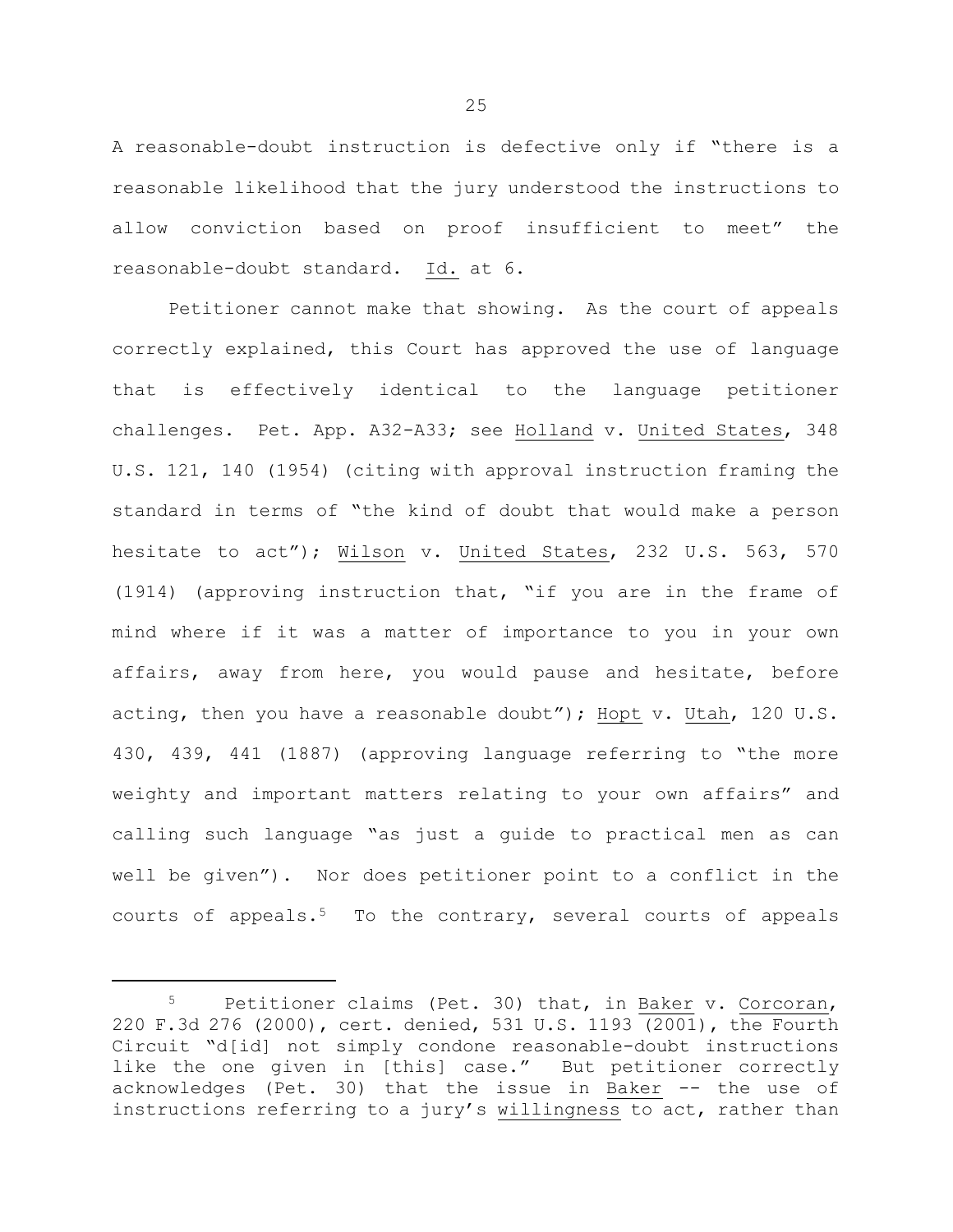have approved instructions materially identical to the one given here. See Pet. App. A32-A33 (citing cases).

To the extent petitioner suggests (Pet. 29-32) that district courts should not be permitted to depart from pattern jury instructions, this Court has already stated that the Constitution does not require trial courts to use "any particular form of words" to define reasonable doubt. Victor, 511 U.S. at 5. Nor does petitioner identify any need for this Court to exercise its supervisory authority over the federal courts to mandate the specific wording of a reasonable-doubt instruction that district courts would invariably be required to use. In particular, petitioner has not demonstrated that variations among jury instructions have resulted in violations of due process or misapplications of the reasonable-doubt standard by juries. There is therefore no need for this Court to formulate a specific reasonable-doubt instruction. Certainly, petitioner has shown no such error in the instruction given here, and thus any modification that might be proposed to its particular formulation would not entitle him to relief.

the absence of hesitation to act -- "stands distinct" from the error alleged here.